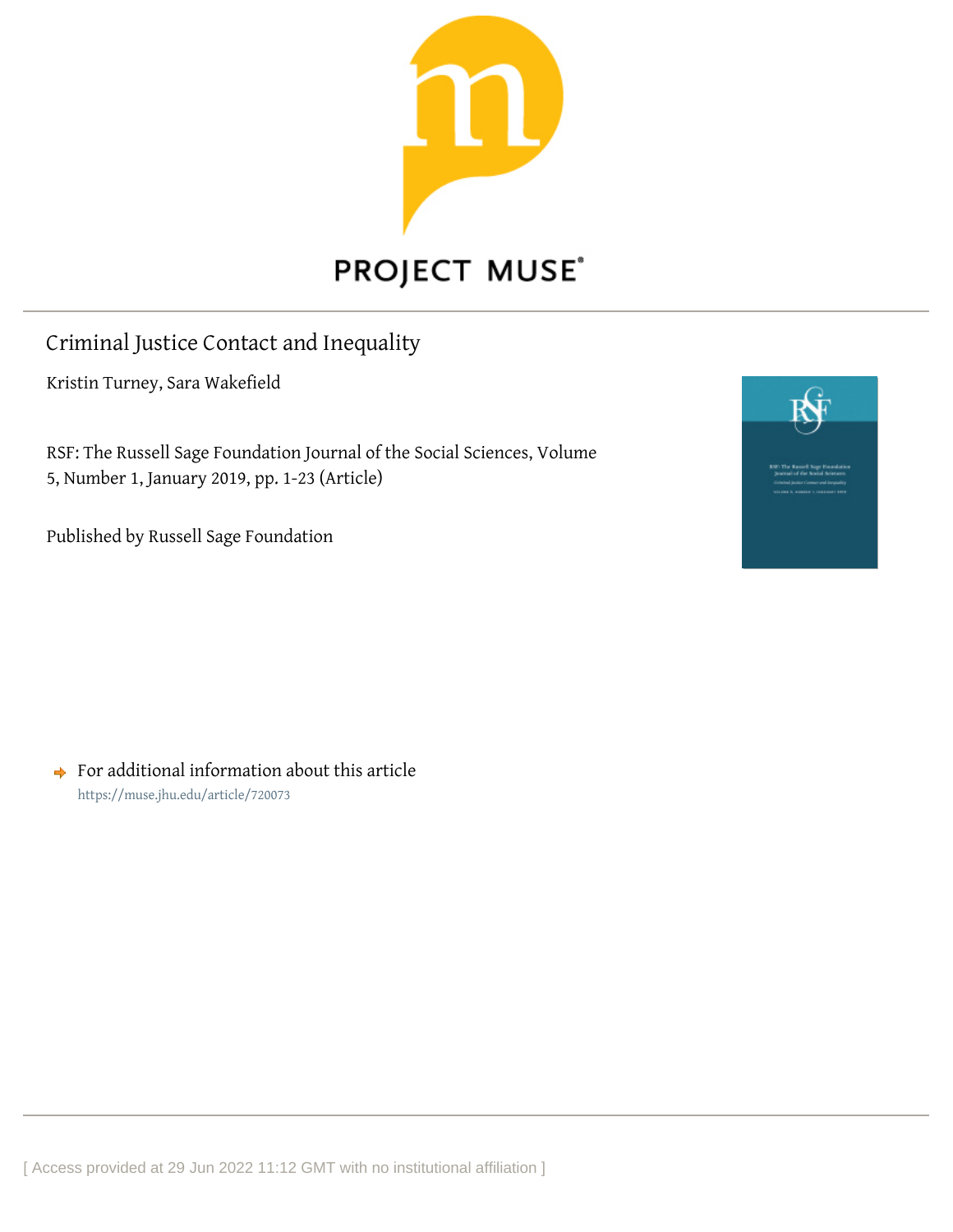# **Criminal Justice Contact and Inequality**



Kristin Turney and Sara Wakefield

The American incarceration rate, though recently stabilized, increased rapidly over the past half century. Today, compared with the 1970s, more than five times as many people spend time in prison annually (National Research Council 2014; Wakefield and Uggen 2010). The historically unprecedented incarceration rates have wide-ranging consequences for the well-being of individuals, families, and communities. The confinement associated with incarceration disrupts employment and, on release, formerly incarcerated individuals face challenges to finding stable employment (Pager 2003; Western 2006). Incarceration also impairs relationships with parents and romantic partners (Comfort 2007), increases physical and mental health problems (Massoglia and Pridemore 2015), and reduces civic participation (Manza and Uggen 2006). Furthermore, perhaps unsurprisingly given the severe and often compounding difficulties encountered by individuals and their families during and after confinement, incarceration has intergenerational consequences. Children of incarcerated parents experience impairments in their educational, behavioral, and health outcomes (Foster and Hagan 2015; Murray, Farrington, and Sekol 2012).

Although incarceration is consequential for millions of individuals and families in the United States, and accordingly has been the focus of much social science investigation, incarceration is only one component of a much larger criminal justice system. Even in an era of mass incarceration, with historically and comparatively novel incarceration rates, incarceration is a relatively rare experience. Many more individuals engage with an increasingly repressive criminal justice system—through arrests, misdemeanor convictions, or the accumulation of fines and fees, for example—without spending time behind bars in jails or prisons. Relatedly, incarceration is usually a late stop along a much longer path of criminal justice contact. Moreover, the focus on incarceration obscures a broader landscape of carceral contact, institutional spillover, and vicarious experiences with the criminal justice

**Kristin Turney** is associate professor at the Department of Sociology at the University of California, Irvine. **Sara Wakefield** is associate professor at the School of Criminal Justice at Rutgers University–Newark.

© 2019 Russell Sage Foundation. Turney, Kristin, and Sara Wakefield. 2019. "Criminal Justice Contact and Inequality." *RSF: The Russell Sage Foundation Journal of the Social Sciences* 5(1): 1–23. DOI: 10.7758/RSF.2019.5.1.01. The authors thank participants at the Russell Sage Foundation conference "Criminal Justice Contact and Inequality" and three reviewers for feedback on this article. Direct correspondence to: Kristin Turney at [kristin.](mailto:kristin.turney%40uci.edu?subject=) [turney@uci.edu](mailto:kristin.turney%40uci.edu?subject=), Department of Sociology, University of California, Irvine, 3151 Social Science Plaza, Irvine, CA 92697; and Sara Wakefield at [sara.wakefield@rutgers.edu,](mailto:sara.wakefield%40rutgers.edu%2C?subject=) School of Criminal Justice, Rutgers University, 123 Washington St., Newark, NJ 07102.

Open Access Policy: *RSF: The Russell Sage Foundation Journal of the Social Sciences* is an open access journal. This article is published under a Creative Commons Attribution-NonCommercial-NoDerivs 3.0 Unported License.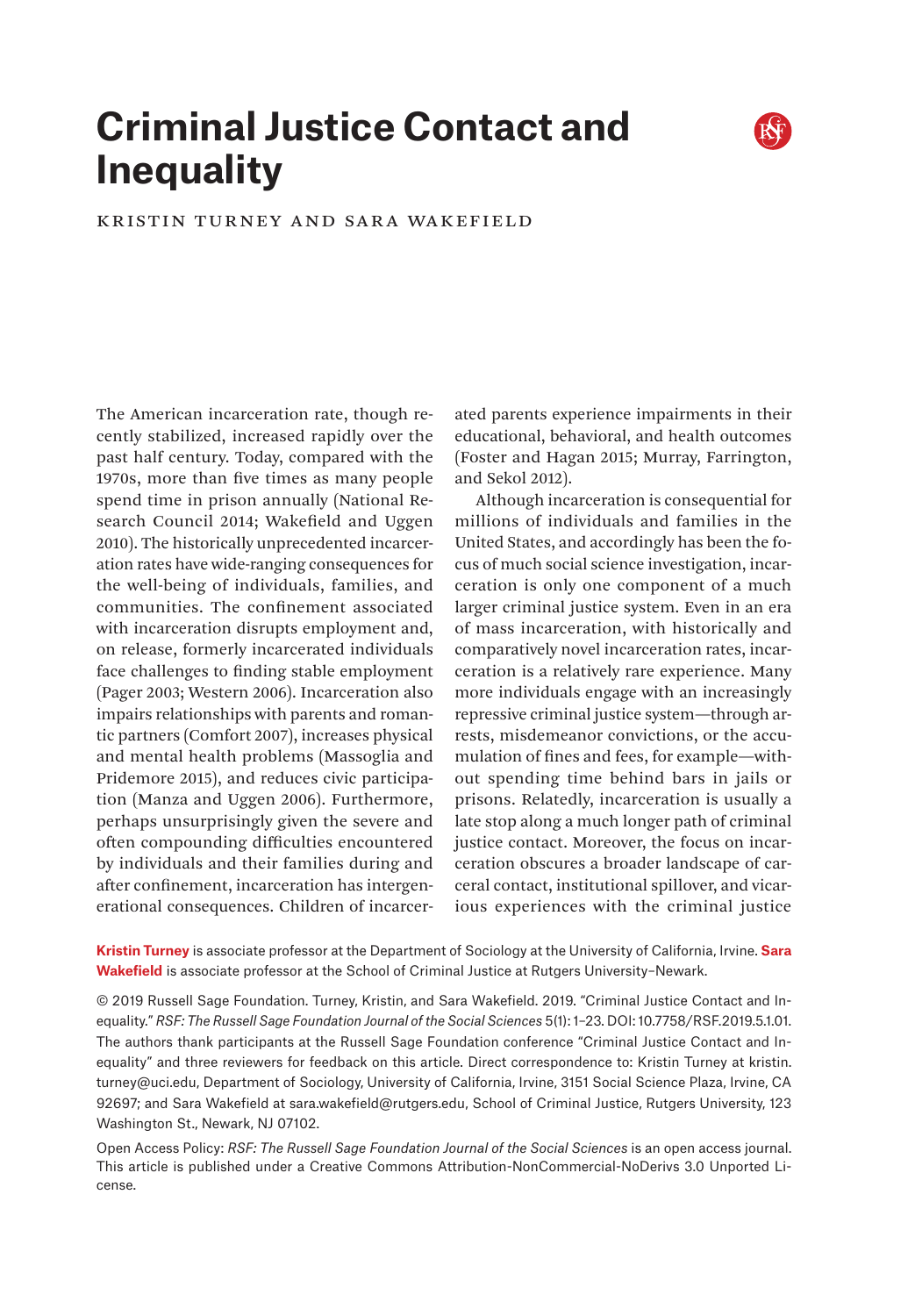system. For example, many individuals are affected by the criminal justice system vicariously via surveillance in their communities, the criminal justice contacts of kith and kin, or the importation of criminal justice logic and practice to noncarceral organizations and bureaucracies (such as schools). The wide-ranging scope of the criminal justice system, with its concentration among people of color and the poor and its insidious consequences across the life course, has implications for creating, maintaining, and exacerbating inequalities in the United States.

This volume focuses on how criminal justice contact, broadly defined, structures inequality in the United States. In the pages that follow, we introduce a series of new studies that examine a range of criminal justice stages and associated institutions and all reflect on the meaning of their results for social inequality. The essays included in this volume use a mix of methods to explore, describe, and explain inequality that flows from criminal justice contact. They leverage old and new data sources, always to innovative ends, and cover topics including predatory bail systems, pretrial detention, child welfare, and system legitimacy. All of them break new ground—some by returning to basic and critical questions and others by shifting our gaze to new inquiries and provide an expanded foundation for thinking broadly about criminal justice contact and inequality.

# Crime, Punishment, and the **CARCERAL STATE**

Research on the criminal justice system, much like the criminal justice system itself, has grown substantially in recent years, encompassing a diverse set of disciplines and an evergrowing set of outcomes of interest. In just our home disciplines, sociology and criminology, a new student of the criminal justice system will find an astonishing number of pieces in the annual reviews devoted to summarizing research and developing a research agenda on the criminal justice system (see, for example, Beckett 2018; Comfort 2007; Foster and Hagan 2015; Kirk and Wakefield 2018; Kreager and Kruttschnitt 2018; Martin et al. 2018; Massoglia and Pridemore 2015; Morenoff and Harding

2014; Phelps 2016; Wakefield and Uggen 2010; Wildeman and Muller 2012; Wildeman, Fitzpatrick, and Goldman 2018). The criminal justice system is also a core interest for developmental psychologists, economists, public health scholars, socio-legal scholars, and policy analysts, among others, who bring a diverse set of interests and expertise to the questions raised in this volume (see, for example, Agan and Starr 2016; Arditti 2012; Doleac and Hansen 2016; Gottschalk 2014; Lynch 2016; Raphael and Stoll 2009; Simon 2007).

Although we cannot do justice to the diversity of arguments detailed in the works just cited, we first wish to orient readers to three insights generated from the research focused on the prison boom in the United States. Parts of these insights are well known but not well accounted for in current research. Others represent new ways of conceiving of the criminal justice system and its role in structuring inequality in the United States. First, the relationship between crime and changes in punishment and criminal justice practice is neither simple nor direct. Such relationships present a substantial challenge for researchers, but a focus on one or the other often obscures the ways crime and punishment work in concert to produce durable inequalities. Second, diversity in criminal justice experiences and stageby-outcome interactions represent a new and important area of research for inequality outcomes. A wealth of research links differential criminal justice processing outcomes to later recidivism (Green and Winik 2010; Listwan et al. 2013; Manski and Nagin 1998; Mears, Cochran, and Cullen 2015). Research on other outcomes is disproportionately focused on adult incarceration in state prisons, but many fewer studies focus on earlier stage contacts (but see Augustyn and Loughran 2017; Grogger 1995; Lerman and Weaver 2014). Third, the focus on core criminal justice agencies (police, courts, or corrections) and inequality has more recently given way to much broader investigations of the institutional and administrative linkages between the criminal justice system and other systems, agencies, and institutions. All of these insights, on which we elaborate, form the foundation for the pieces brought together by this volume.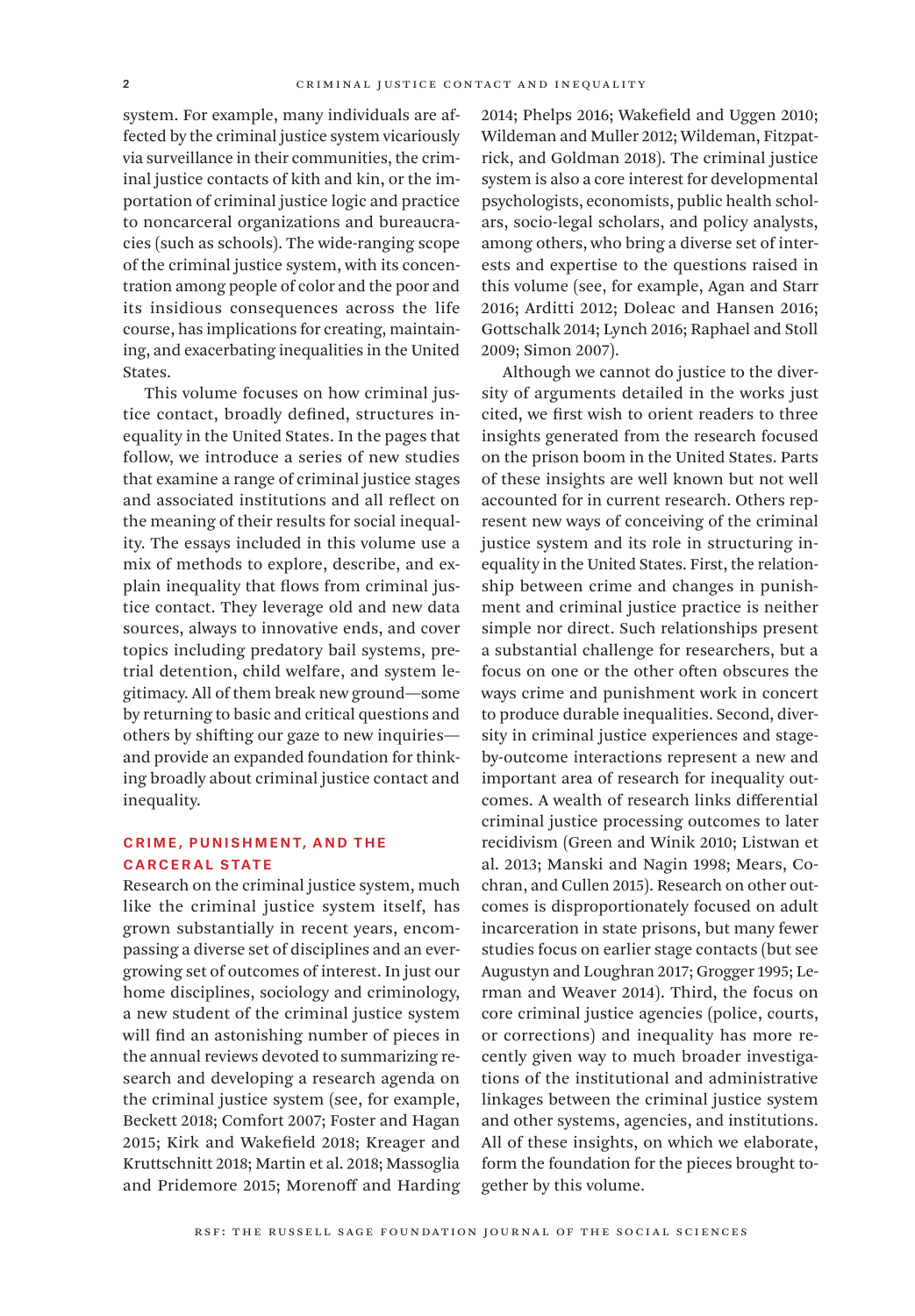#### Crime and the Criminal Justice System

The relationship between the criminal justice system and crime provides the backdrop to much research in this volume. Yet changes in the scope and contours of crime in the United States are less directly responsible for the growth in the criminal justice system than a host of other political, legal, demographic, and social factors (Alexander 2010; Beckett 1997; Forman 2017; Lynch 2016; National Research Council 2014; Pfaff 2017; Simon 2007; Wakefield and Uggen 2010). Crime levels today are not the primary explanation for continuing high rates of criminal punishment in the United States; and the payoff to high incarceration rates for crime, beyond a certain threshold, is not large (Durlauf and Nagin 2011; Johnson and Raphael 2012).

That said, the size of the population involved in the criminal justice system ought to be, at least theoretically, related to the number of people involved in crime (Weaver, Papachristos, and Zanger-Tishler 2019). However, the National Academy of Sciences report on high incarceration rates in the United States presents an extensive review of the relationship between crime and incarceration, concluding that "the link between crime and the growth of the penal population is neither immediate nor direct" (National Research Council 2014, 45). An accompanying decomposition analysis attributes the growth in the incarcerated population specifically not to crime per se, but to shifts in the likelihood of prison admission on conviction and to the increases in time served once incarcerated.<sup>1</sup> In the aggregate, the volume of crime is lower today than at any point since the 1990s and yet rates of criminal punishment remain very high. The United States experienced large growth in the volume of crime from the 1960s through the 1980s, peaking in the early 1990s and then dropping precipitously thereafter. The peak differs slightly for violent crime relative to property crime but the two follow roughly the same trend. Drug arrests followed a rather different trend, peaking later, and are especially unconnected to rates of drug use in the population (Baumer, Velez, and Rosenfeld 2018; Lauritsen and Rezey 2018).

Although high rates of criminal punishment are not a direct or natural response to crime and victimization, the politicized race- and class-structured fear of crime and victimization certainly contributes to high rates of punishment. Such processes are important for understanding both inequality and criminal justice contact. Much as national-level incarceration rates mask significant variation between states and localities, aggregate crime rates mask large variation in exposure to crime and to the agents of the criminal justice system deployed to control it. Crime rates across cities became more heterogeneous in the 2000s (Baumer, Velez, and Rosenfeld 2018). Also, much as a particularly heinous crime can have an outsized influence on sentencing policy or public opinion related to punishment, temporary crime spikes in a small number of cities can change perceptions of the rate of crime in all places (on heinous crime, Enns 2016; Zimring, Hawkins, and Kamin 2003; on crime spikes, Gramlich 2016). Thus even in a period of historically low crime rates, some communities will be subject to high rates of surveillance, exposure to violence, and criminal justice contact, and a few places or events can potentially drive punitive criminal justice policies over the entire population (Geller and Fagan 2019; Kirk 2019; Sharkey 2018).

Exposure to crime and criminal involvement patterns present a number of challenges for analyzing the relationship between criminal justice contact and inequality. At the individual level, it is simply not plausible to ignore criminal involvement in the estimation of the effects of criminal justice contact. We wholeheartedly support work that pays more attention to the processes that produce criminal justice populations. The volume includes sev-

1. It is beyond the scope of this essay to engage all of the arguments for the growth in the incarcerated population, but we note that the explanations are complex and hotly contested (Alexander 2010; Beckett 2018; Pfaff 2017). It is sufficient for our purpose here to simply note that few scholars of mass incarceration view crime levels as the main, direct, or exclusive driver of current high and racially disparate rates of criminal punishment in the United States.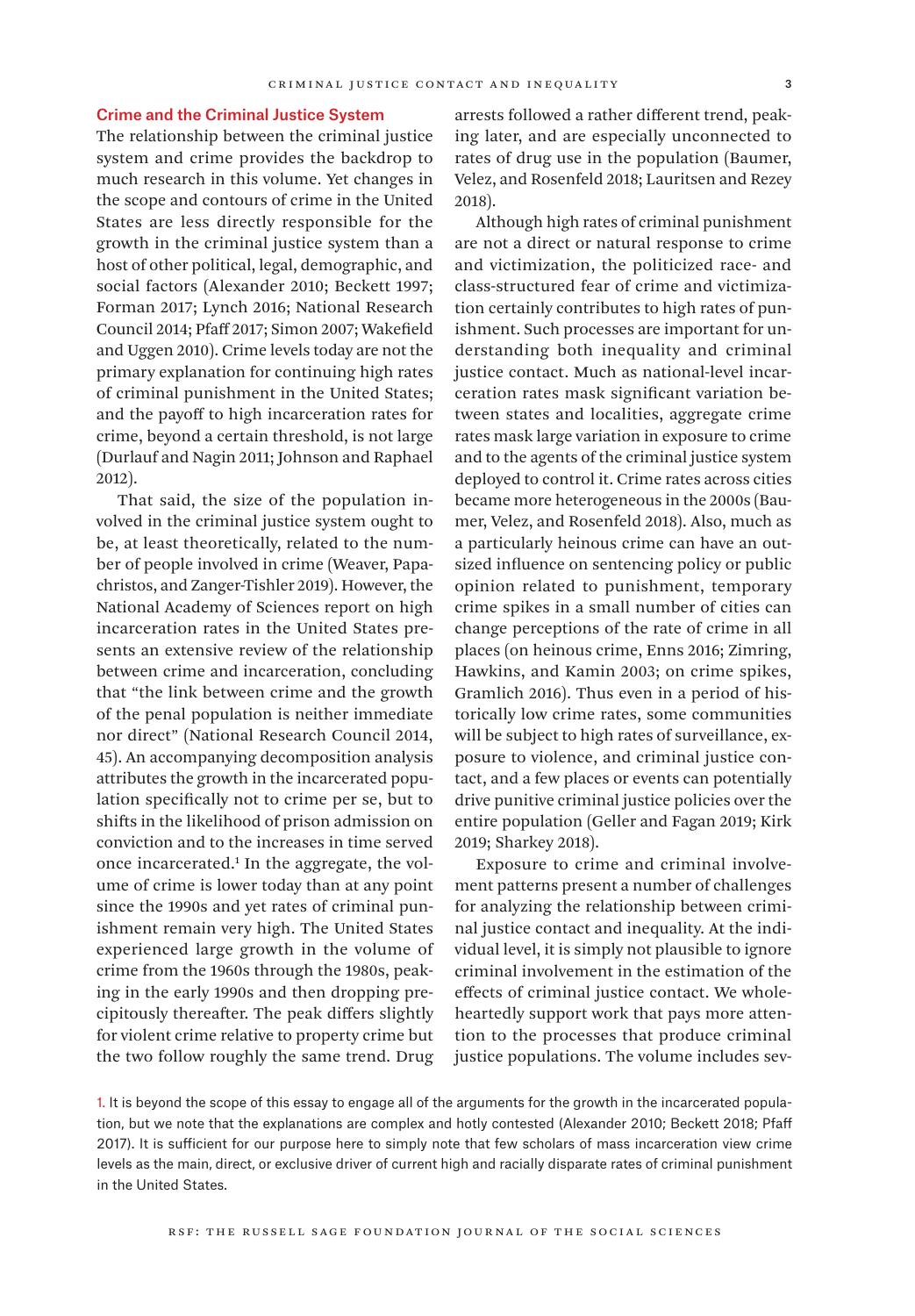eral articles reporting on innovative and rigorous attempts to isolate unexplored forms and consequences of criminal justice contact, for example. We suggest also that treating criminal involvement as simply a selection problem to be overcome may introduce other problems for inequality scholars. Such a view ignores that exposure to violence, state-sponsored surveillance, and criminal punishment are core features of concentrated disadvantage in American life. Simply "netting out criminal involvement" makes somewhat less sense when violence, punishment, and surveillance are viewed holistically with respect to inequality and disadvantage. The articles in this volume tackle the selection problems associated with crime in innovative ways but many fold crime, surveillance, and exposure to violence in more concrete ways, using crime and punishment together to produce new ideas about the growth, scope, and contours of inequality in the United States.

#### Punishment

Similar complexities arise when trying to distinguish the effects of different types of criminal justice contact for attainment and inequality. As we demonstrate in more detail shortly, many people are stopped by police and never arrested, arrested but not charged, charged but not convicted, and convicted but not sentenced to prison (University at Albany 2018). The criminal justice system, often conceptualized as a (leaky) funnel, processes large numbers of people, and a host of factors—including crime seriousness, quality of evidence, bureaucratic priorities, criminal history, and demographic characteristics—determine who proceeds from one stage of the system to the next. Such a process presents a substantial selection problem for researchers, and includes multiple decision points that account for the end-stage observation that a single individual becomes incarcerated, for example.

As a basic matter, many types of criminal justice contact are simply not well measured in available surveys, and administrative criminal history information is notoriously difficult to link to other sources (Kirk and Wakefield 2018). Information on long-term incarceration, a discrete and easily recalled event, is easier to measure relative to numerous transitory contacts with police officers or frequent short stints in jails. Partially as a result of data availability, criminal justice contact in the form of incarceration thus represents the most commonly studied exposure, but as the essays in this volume amply demonstrate, incarceration represents a very late stage of contact. Such a focus on incarceration misses substantial contacts within the core of the criminal justice system that do not involve easily measured forms of incarceration.

By making this point, we do not suggest that incarceration is unimportant. Prison incarceration rates in the United States are nearly five times as high today as they were in 1970, growing from a stable 105 per 100,000 from 1925 to 1976 to a peak of 506 per 100,000 in 2007 (Kirk and Wakefield 2018). Incarceration is arguably the most intrusive and repressive form of criminal justice system exposure. Beyond incarceration in state and federal prisons, almost eleven million people passed through a local jail in 2015 alone (Minton and Zeng 2016). Relatedly, pretrial detention, largely a result of the inability to make bail at the state level and immigration-related detentions at the federal level, has increased alongside the more commonly recognized rise in sentenced incarceration (Cohen 2013; Dobbie, Goldin, and Yang 2018). Less commonly known is that most people in local jails have been convicted of no crime; of the roughly 646,000 people in local jails on any given day in 2016, about 451,000 (70 percent) had not been convicted of anything (Wagner and Rabuy 2016; see also Minton and Zeng 2015).

It is also well known that exposure to incarceration is not equally distributed across demographic and socioeconomic groups in the population. Instead, incarceration is concentrated among men, people of color, and those with low educational attainment (Pettit and Western 2004). Demographic estimates show that 20 percent of black men, versus 3 percent of white men, can expect to experience imprisonment by their mid-thirties. Among black men who did not complete high school, nearly 65 percent can expect to be imprisoned by their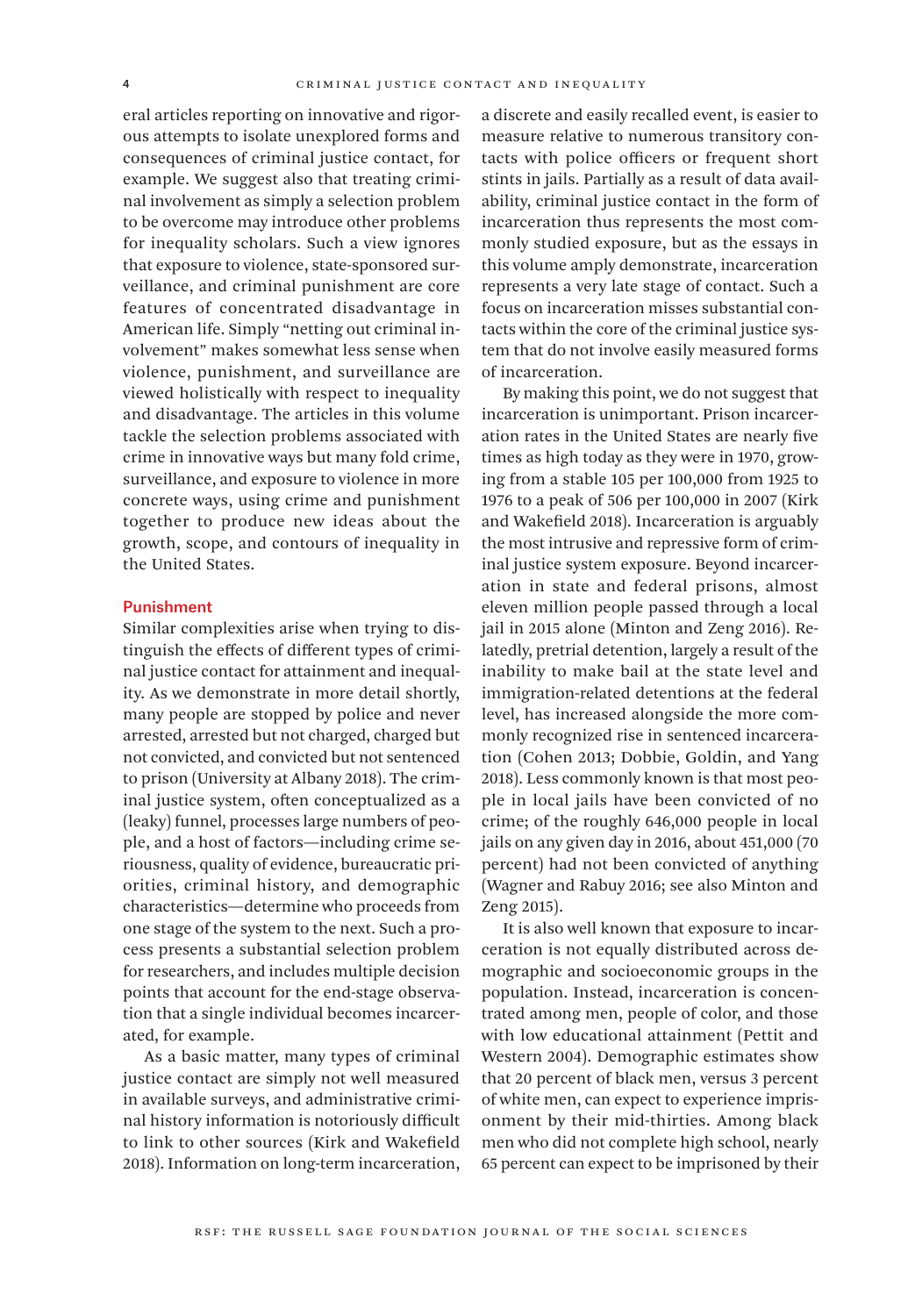mid-thirties (Pettit and Western 2004). Similarly, pretrial detention, largely because of an inability to pay bail, is quite clearly related to poverty status.

Although the rise and unequal distribution of incarceration is well known and critically important for understanding inequality, the prevalence and correlates of other types of criminal justice contact are less well understood. Such contacts may be short in duration but longlasting in their consequences. Consider first a (potential) precursor to incarceration such as being stopped by the police. In 2011, about onequarter of the U.S. population had contact with the police; of these, half were involuntary or otherwise police-initiated interactions (Langton and Durose 2016). Like incarceration, such stops are concentrated primarily on those in a very small number of places, typically populated by poor residents and residents of color. Small surveys of residents in heavily patrolled, high-crime neighborhoods in New York City routinely yield reports of youth who are stopped multiple times over the course of very short periods (Fratello, Rengifo, and Trone 2013; Geller and Fagan 2019; Lambson 2014).

Consider another (potential) precursor to incarceration such as arrest. More than twelve million individuals are arrested annually (Federal Bureau of Investigation 2013). Recent research from the 1997 National Longitudinal Study of Youth (NLSY), a nationally representative panel data set of individuals who have been followed annually since 1997, finds that between 30 percent and 41 percent of individuals have been arrested by age twenty-three (Brame et al. 2011). Like incarceration, the prevalence of arrest varies by gender and race-ethnicity. For example, 38 percent of non-Hispanic white males, versus 20 percent of non-Hispanic white females, are arrested by age twenty-three. Further, racial-ethnic disparities in arrest exist among males, but not among females, with 44 percent of Hispanic males and 49 percent of non-Hispanic black males being arrested by age twenty-three (Brame et al. 2014).

Finally, community supervision—most commonly in the form of probation (supervision with a threat of incarceration if conditions are not met) or parole (supervision following a

term of incarceration, with a threat of reincarceration if conditions are not met)—is an understudied form of criminal justice contact with respect to inequality. In 2016, almost seven million people (about one in thirty-seven) were under some form of correctional supervision. The population subject to correctional supervision via probation and parole is more than double the number incarcerated, although probationers and parolees face the constant threat of incarceration and reincarceration (Kaeble 2018). Community supervision may be independently consequential for health and wellbeing and, ultimately, contribute to inequalities in these outcomes (Phelps 2017). For example, the constant monitoring that comes along with such supervision may be a chronic stressor that increases feelings of depression and anxiety (Pearlin 1989). It may also alter family relationships, by making family members responsible for providing those on supervision a place to stay or by putting family members into contact with law enforcement officials such as probation officers (Goffman 2009).

A primary goal for this volume was to encourage the submission of essays that examine the importance of incarceration for inequality in new, rigorous, and innovative ways but also to include works that move beyond (or before) it. Several articles examine other forms of criminal justice contact beyond incarceration in state or federal prisons (such as policing or incarceration via pretrial detention) or present innovative examinations of incarceration's effect on social inequality. These essays are a mere sampling of the many recent studies along these lines (Dobbie, Goldin, and Yang 2018; Patler and Branic 2017; Sugie and Turney 2017; Uggen et al. 2014). As such, they contribute to a broader conversation about all forms of criminal justice contact and their implications for social inequality.

### The Carceral State and the Nature of Spillover

The rapid and unequal rise in criminal justice contact is a source of considerable research attention. As noted, much early research focused on incarceration experiences. Yet other forms of criminal justice exposure and the spillover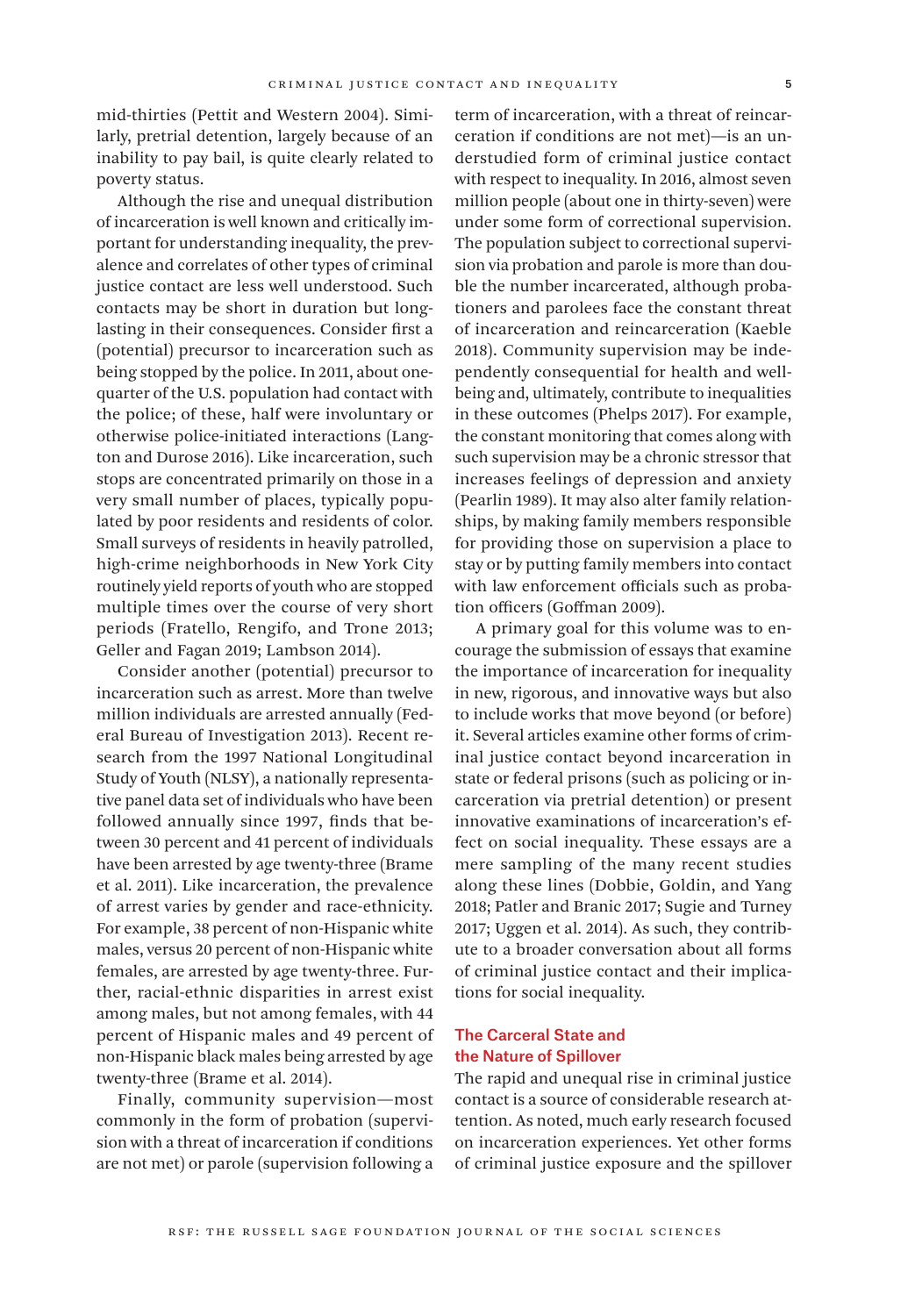of carceral logics and practices highlight a number of missed opportunities for researchers to understand the full implications of the criminal justice system for inequality. For example, exposure to regular interactions with police has the power to shape social life and culture, even when it does not result in further criminal justice processing in the form of citation, tickets, or arrest. Forrest Stuart describes the adaptations of Skid Row residents who navigate heavily policed areas using "cop-wisdom" to predict and ideally reduce unwanted attention from police (2016). Related work examines adaptations among Chicago youth hoping to avoid interactions with police while on the street (Stuart and Benezra 2017). Police contact is also increasingly common in American public schools, which has core implications for inequality in educational settings (Haskins 2014; Shedd 2015). Adolescents, especially those in large urban areas, are routinely exposed to security personnel and law enforcement while in school; more than half of all public middle and high school students attend schools with law enforcement, and this percentage rises inversely with the proportion of students who are nonwhite (Gray and Lewis 2015). As Amanda Geller and Jeffrey Fagan explain later in this volume, such experiences contribute to legal cynicism and "risks weakening teens' deference to law and legal authorities" (2019).

Much of the early work on mass incarceration or collateral consequences narrowly focused on incarceration or attainment outcomes, such as employment or educational attainment. Such work is important, laying a foundation for later research that expanded to other forms of criminal justice contact and made transparent the often unexamined linkages between the criminal justice system and other forms of state intervention (such as schooling or child welfare). What has become clear from this body of research as it has broadened, however, is that clearly demarcating where the criminal justice system starts and ends is increasingly difficult.

A parallel line of research and theory takes as given that the boundaries of the criminal justice system expand well beyond the core agencies typically associated with it. As one salient example, Katherine Beckett and Naomi

Murakawa eschew the narrow confines of core agencies within the criminal justice system, noting that criminal justice agencies "represent only the most visible tentacles of penal power," in favor of a "shadow carceral state" (2012, 222). The carceral state, as opposed to the criminal justice system, more adequately captures the "legally hybrid and institutionally variegated" nature of criminal punishment in the United States and not only allows examination of conventional forms of carceral spillover but also expands the lens to a much larger swath of entanglements and institutional links (Beckett and Murakawa 2012, 222; Gottschalk 2014; L. Haney 2018; Lara-Millan and Gonzalez Van Cleve 2016; Miller 2014; Miller and Stuart 2017; Reiter and Coutin 2017; Zedner 2016).

The works in this volume recognize that significant engagement with the criminal justice system may occur in the absence of confinement in a jail or prison. Such contact may come in the form of lengthy surveillance in the community, as in mass probation (Phelps 2013). It may describe the spillover of criminal justice contact to the families of the incarcerated (Comfort 2007). It may describe the importation of criminal justice logics and culture (Stuart and Miller 2016) to the creation of prison-like settings, as many describe secondary schools today (Hirschfield 2018). It may also describe surveillance in adjoining systems, such as child welfare (Edwards 2016; L. Haney 2018) or the bail industry (Page, Piehowski, and Soss 2019). These additional and vicarious engagements represent still other settings that form a larger carceral state that builds from and grows beyond the criminal justice agency core (Beckett and Murakawa 2012; Beckett 2018; Gottschalk 2014; L. Haney 2018; Hernandez, Muhammad, and Thompson 2015; Lageson and Maruna 2017).

Research along these lines contributes to a welcome move in the literature to expand the scope of inquiry. It highlights the unwieldy nature of the criminal justice system, especially in the current era. It outlines the many challenges ahead for researchers as well as champions of criminal justice reform (see, for example, Beckett 2018). It remains to be seen whether, how, and to what extent hidden tentacle-like forms of carceral state engage-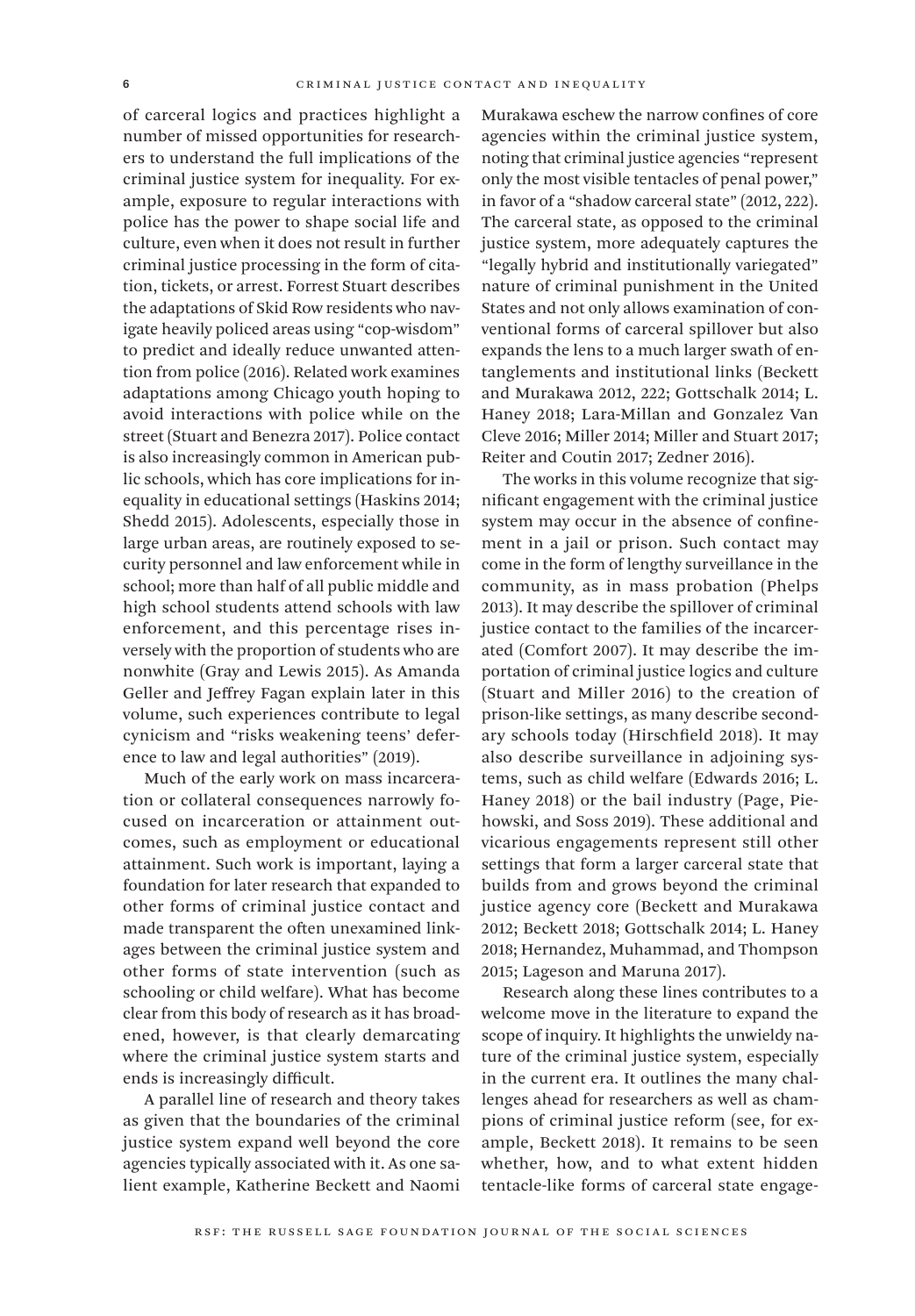ments contribute to social inequality in the aggregate, but such a project focuses on experiences that are too often defined (or missed) as something other than criminal justice contact.

# Opportunities for Research on Criminal Justice Contact and Inequality

We view criminal justice contact as fitting into one of three (sometimes overlapping) categories: transitory (sometimes sporadic but oftentimes recurring) contacts with criminal justice agents (which include police stops, arrests, and tickets and fines); sustained contacts with criminal justice agents (which include felony conviction, pretrial detention, and correctional supervision); and spillover consequences of the criminal justice system (such as in schools or child welfare agencies). We suggest that these three types of contact can both create and exacerbate inequality. Importantly, many of the contacts we describe (and are explored further in the essays in this volume) do not include (or end with) incarceration yet have important implications for social inequality arising from the criminal justice system.

In departing somewhat from the usual demarcation between carceral and noncarceral criminal justice experiences, we suggest that the duration of direct contact with the criminal justice system is less tightly linked to harm than might be expected. When long terms of incarceration are the reference point, everything else has a tendency to seem trivial or like a one-shot experience. Yet even within carceral environments, duration is often not the most important predictor of harms imposed. As an extreme example, very short terms of solitary confinement may be much more detrimental to mental health and well-being relative to lengthier terms of confinement under better conditions (C. Haney 2018). One of the recent innovations of the literature is to focus more squarely on other forms of criminal justice contact beyond, before, or in place of incarceration. Some of these forms mirror the sustained engagement with criminal justice agencies that characterizes imprisonment; others are wholly different, characterized by short (and often repeated) contact with criminal justice system actors. Such events are as consequential—and

for some outcomes, more so—as a term served in a correctional facility.

# Consequences of Transitory Forms of Criminal Justice Contact

Social scientists tend to conceive of criminal justice contact as a path, as we have done here thus far, beginning with arrest and ending with incarceration. This makes good sense for distinguishing initial contacts from experiences in the deep end of the system but obscures several forms of contact that result in consequential life changes and are central to understanding the creation and maintenance of inequality. For example, consider the tragic case of Philando Castile. Mr. Castile was shot and killed by a police officer within moments of being pulled over in St. Anthony, Minnesota. Mr. Castile had no serious criminal record, no felony convictions or incarceration experience, but had been pulled over by police almost fifty times, mostly for minor traffic violations, and amassed significant legal debt related to tickets and fines (LaFraniere and Smith 2016; see also Harris 2016). One uneventful police stop or citation on its own might be considered inconsequential. Some might also be tempted to consider even many police stops less consequential if they never lead to deeper contact within the system. But how many is too many and what are the consequences for inequality? Such transitory contacts accumulate over time, structuring the lives of those who, like Philando Castile, interacted with police officers every few months. Engagement like this, occurring more and more often with agents of today's criminal justice system, shares much with any more general conception of cumulative disadvantage (DiPrete and Eirich 2006) as well as with a burgeoning literature on the health consequences of a lifetime of experiences with racial discrimination (Phelan and Link 2015; Williams, Neighbors, and Jackson 2003).

Recall that more than 25 percent of the population reports police contact in a single year, but that some groups within the population are regularly subject to police interaction, questioning, and surveillance. Evidence is accumulating that this form of criminal justice contact has implications for physical and mental health. For example, a telephone survey of New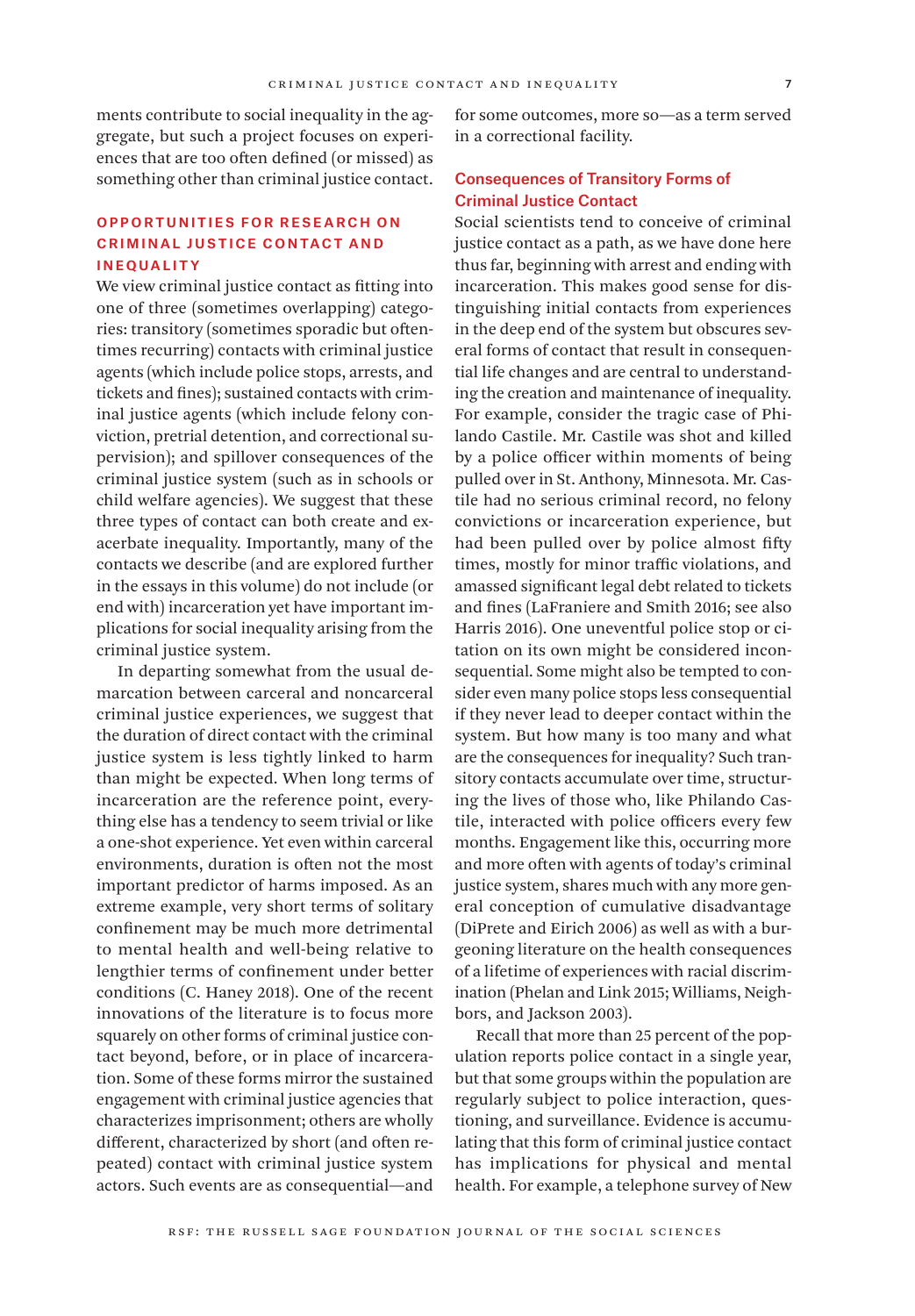York City men ages eighteen to twenty-six, in which 46 percent reported being stopped by the police in the past year, finds that police stops are positively associated with trauma and anxiety. This study also finds that perceptions of intrusiveness are positively associated with trauma and anxiety (Geller et al. 2014). Other research based in New York City—combining data from the New York City Community Health Survey (NYC-CHS) and the 2009–2012 NYC Stop, Question, and Frisk (NYC-SQF) dataset—finds that living in a neighborhood with higher levels of invasive police stops is associated with poor health outcomes including fair or poor health, diabetes, asthma, and being overweight or obese (Sewell and Jefferson 2016). Other research using these data finds that neighborhood-level frisk and use of force proportions, but not neighborhood-level stop rates, are associated with higher psychological distress among men (Sewell, Jefferson, and Lee 2016).

Consider also how many police stops can lead to substantial legal debt through the accumulations that may arise from several small tickets or fines. Police stops, tickets, and arrests for minor crimes can all occur independent of incarceration (or prior to incarceration), and there is some research suggesting that these types of criminal justice contact can have deleterious consequences for individuals. For example, one ethnographic study documents both the prevalence and consequences of misdemeanor arrests. It shows that misdemeanor arrests are much more common than the more commonly studied felony arrests. It also shows that, despite the fact that these arrests are commonly dismissed, they have wide-ranging consequences for individual lives. These arrests are a system of marking, which creates a formal sanction on a person's record, denigrates a person's social status, and facilitates bureaucratic and procedural hassles (Kohler-Hausmann 2013).

The important point here is that the accumulation of low-level or very brief criminal justice contact can be consequential for an individual's daily life as well as aggregate-level inequality. Criminal justice contact prior to—or independent of—incarceration can be consequential for a variety of outcomes. Here we offer examples for two domains of outcomes where research is especially strong: health and employment. With respect to health, recent research using data from the NLSY97 finds that changes in arrests, independent of other types of criminal justice contact such as conviction or incarceration, are independently associated with changes in mental health (Sugie and Turney 2017). Such research suggests that, for some, minor contacts with the criminal justice system are neither transitory nor inconsequential.

With respect to employment, there is evidence that both arrests and convictions can be consequential for outcomes. For example, Devah Pager's experiment shows that individuals with a felony conviction, relative to their matched counterparts without a felony conviction, are less likely to receive a callback for a job (2003). She finds that race intersects with felony conviction; blacks without a felony conviction are less likely to receive a callback than whites with a felony conviction (Pager 2003; but see Agan and Starr 2016). The effects of criminal justice contact on employment outcomes are not limited to those stemming from felony conviction, however. A recent experiment documents that individuals reporting a disorderly conduct arrest on a job application receive fewer callbacks compared to those not reporting an arrest, suggesting that employers perceive arrests as stigmatized credentials (Uggen et al. 2014; also see Grogger 1995; Wiesner, Capaldi, and Kim 2010).

# Consequences of Sustained Forms of Criminal Justice Contact

Despite a large and growing literature linking incarceration and inequality, with few exceptions, little is known about how variation in the experience of incarceration structures resulting outcomes or inequalities. For example, how is a long prison sentence differentially associated with outcomes compared to a series of short jail stints? What are the long-term consequences of incarceration if that experience occurs in a prison unit with high rates of violence?

Research has begun to explore how a long imprisonment term may differ from a series of short jail terms, for example, or how confine-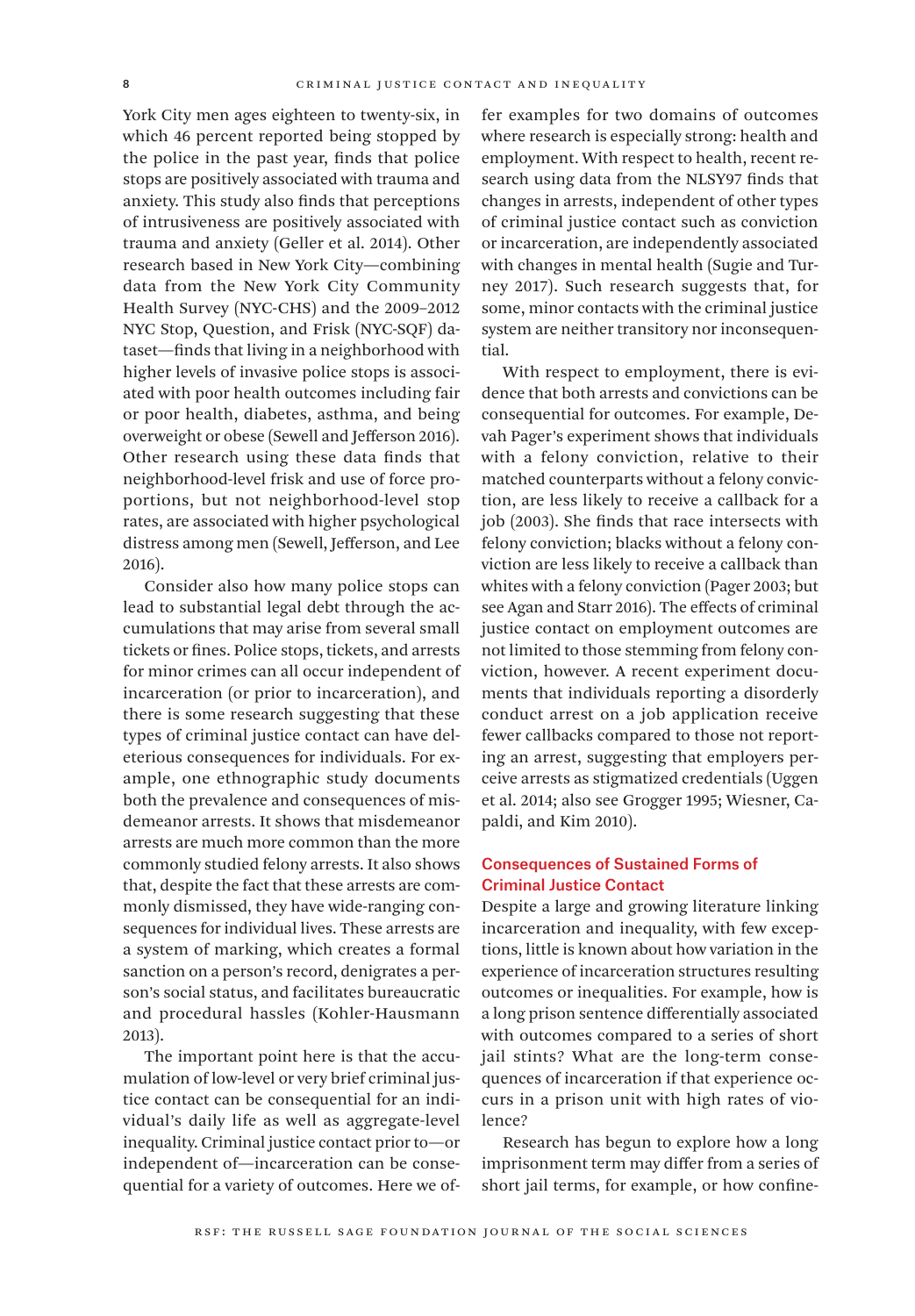ment experiences differ according to security levels, such as federal, state, local, public, or private facilities (Andersen 2016; Bushway 1998; Gaes and Camp 2009; Kling 2006; Loughran et al. 2009; Mueller-Smith 2015; Wildeman, Turney, and Yi 2016; Yi, Turney, and Wildeman 2017). Facilities and even units within facilities may differ with respect to the availability of programs (Phelps 2011). They may also differ in regard to the level of disorder, violence, and misconduct (Listwan et al. 2013; Skarbeck 2014). Individuals within the same prison, or within the same unit, may also have vastly different experiences based on their level of connection to outside friends and family (Cochran and Mears 2013), their exposure to solitary confinement (C. Haney 2018; Reiter 2016; Smith 2006), their connections to other inmates (Haynie et al. 2018), and the prevailing inmate culture (Crewe 2009; Kreager and Kruttschnitt 2018; Skarbeck 2014; Sykes 2007). Most important for this volume is that despite a relatively large literature examining such incarceration experiences for later recidivism, almost none of this research explores the broader set of outcomes that are often the focus of the collateral consequences and inequality literature.

Incarceration may also occur in the absence of or prior to conviction in the form of pretrial detention. In addition to the employment consequences of arrest and conviction, there is evidence that pretrial detention is negatively associated with formal sector employment, employment benefits, and tax-related government benefits (Dobbie, Goldin, and Yang 2018). This research, which draws on quasi-experimental data of randomly assigned judges, also shows that pretrial detention is positively associated with conviction, which may be one mechanism through which pretrial detention is linked to employment outcomes. Similarly, Naomi Sugie and Kristin Turney disaggregate two types of incarceration—pretrial incarceration and incarceration with conviction (2017). They find that the association between incarceration and mental health is concentrated among those awaiting trial, suggesting that it is especially important to consider the consequences of jail incarceration in addition to the more commonly considered prison incarceration.

Beyond incarceration, sustained community

surveillance in the form of probation and parole is more common than detention in prisons or jails. In 2016, about 4.5 million people were supervised in the community via probation or parole, relative to 2.1 million people incarcerated (Kaeble 2018). The population on probation and parole has grown at a rate greater than the incarcerated population and represents another form of criminal justice reach that is likely to have consequences for life outcomes and inequality (Petersilia 2003). Yet, as is true of incarceration, few studies link varying forms of probation and parole to inequality outcomes, and probation populations often simply stand in as a convenient referent group for the incarcerated population. Those on probation or parole are vulnerable to experiencing parole sanctions or to punishment resulting from a violation of the terms of their parole, such as failing to report to a parole officer or being suspected of using alcohol or drugs. These parole sanctions, like the criminal justice system more broadly, have the potential to further marginalize poor and minority populations (Alexander 2010).

Research shows that surveillance may be consequential for the individuals being surveilled. For example, recent research using a sample of individuals released from prison in Michigan finds that nearly two-thirds experienced a jail custodial sanction and nearly half experienced a custodial sanction other than jail while on parole in the six years following release from prison. This research also finds that these parole sanctions are associated with a 37 percent decrease in income in the quarter following their sanction, suggesting that this form of back-end net widening has implications for labor marker inequality (Harding, Siegel, and Morenoff 2017). Other research shows that surveillance may be consequential for those connected to the surveilled. Alice Goffman's ethnographic account documents how police officers interact with family members—particularly mothers and romantic partners—of men "on the run," for example, by threatening a child welfare investigation if they do not cooperate (2009).

Finally, as is true in regard to the accumulation of fines and fees associated with transitory contacts with police, opportunities are ample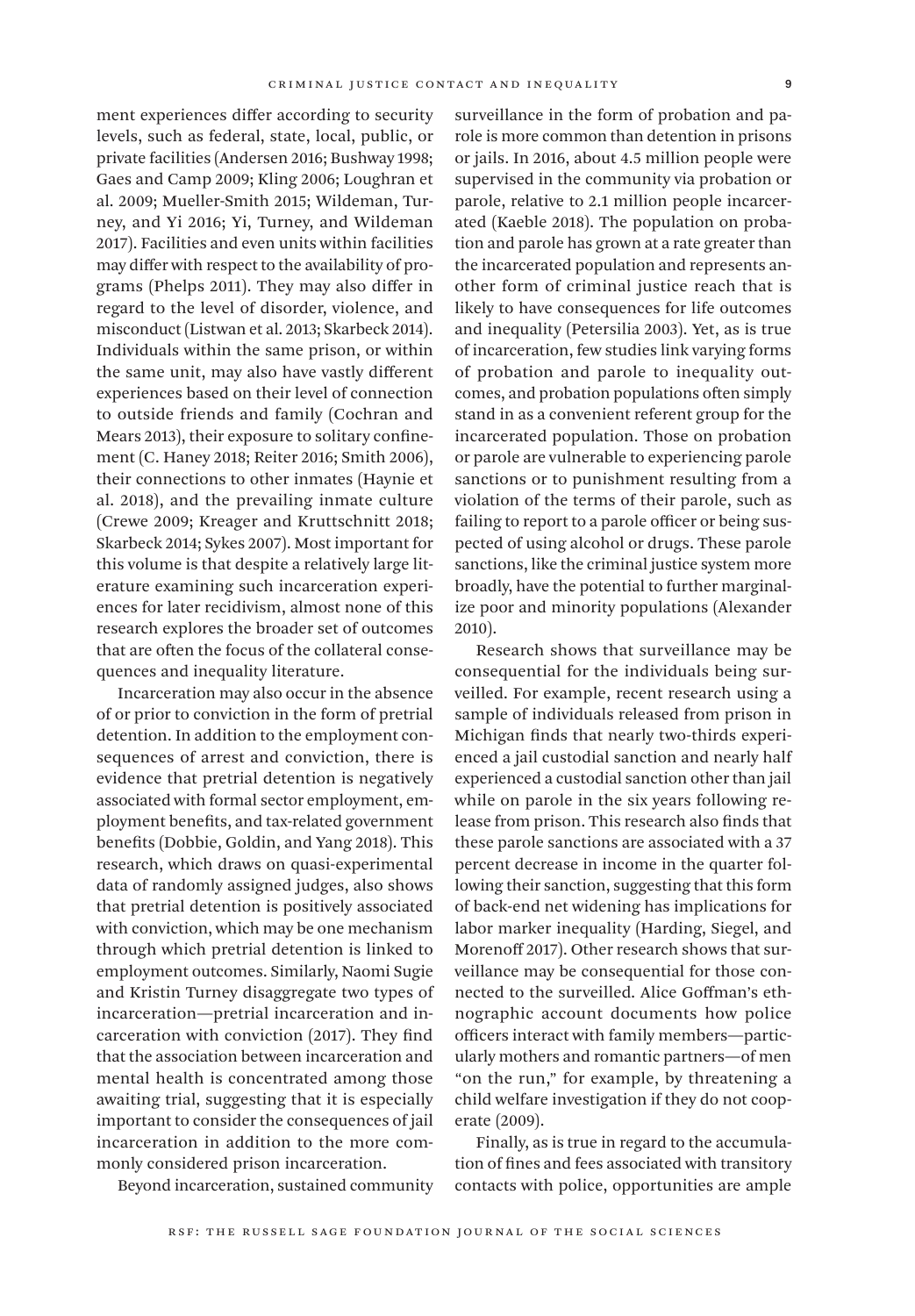for research on legal debt that accompanies incarceration and community supervision. The majority of individuals who experience conviction or incarceration experience monetary sanctions in the form of fines, fees, and other legal debt (Harris, Evans, and Beckett 2010). As is true of fines and fees that flow from transitory criminal justice contact, debt associated with incarceration can have wide-ranging and long-term implications for individuals; these financial consequences may impair one's ability to accumulate assets or wealth; they may facilitate future criminal involvement, perpetuating a cycle of inequality; and they may impair fathers' abilities to pay child support (Harris, Evans, and Beckett 2010; Holzer, Raphael, and Stoll 2004; Piquero and Jennings 2017). Given that child support arrears are associated with decreased father involvement with children, these debts may also have important implications for children's relationships with their parents and their well-being (L. Haney 2018; Turner and Waller 2017).

# Spillover Consequences of Criminal Justice Contact

Finally, particularly in an era of increasing surveillance, the influence of the criminal justice system is not limited to those who have direct contact with it nor is it confined to spheres clearly related to criminal justice. Other institutions—such as schools and child welfare agencies—intersect with the criminal justice system in identifiable ways that are consequential for outcomes over the life course. In other cases, criminal justice experiences spill over into institutional and social engagements in ways that often seem surprising or complex.

The intersection between the criminal justice system and other systems may be easily identified or largely unexplored. The reach of criminal justice culture is clearly evident in the public school system, as police officers are increasingly likely to be found in schools across the country (Hirschfield 2008; Kupchik 2010). Existing literature evaluating the presence of police officers (or school resource officers) is complicated by large issues of selection and endogeneity, but the evidence does not suggest that more prison-like conditions in schools are a boon for adolescent well-being. A host of

studies find that, unsurprisingly, the introduction of police officers in schools has the effect of criminalizing adolescence (Hirschfield 2018; Na and Gottfredson 2013). It also has clear implications for racial inequalities in school discipline (Kupchik 2010; Payne and Welch 2010; Rocque and Paternoster 2011; Shedd 2015; Welch and Payne 2010).

The criminal justice system also intersects with the child welfare system in readily measurable ways. For example, children placed in foster care are more likely than their counterparts to have experienced parental incarceration (Andersen and Wildeman 2016; Turney and Wildeman 2017). Child welfare investigations, which precede foster care placement, are often initiated by police (Edwards 2019). Understanding these interrelations and their implications for inequality are an important yet understudied phenomenon (Yi and Wildeman 2018). Children placed in foster care experience educational and health inequalities throughout the life course, especially when they transition to adulthood (Brown, Courtney, and McMillen 2015). These individuals also have a high probability of getting ensnared in the criminal justice system themselves (Lee, Courtney, and Tajima 2014).

Those with criminal records tend to avoid formal institutional engagements of all sorts (Brayne 2014; Goffman 2009) but the full range of the consequences of system avoidance remains unclear. More informally, criminal records reduce participation in social life in less obvious ways, including avoidance of mundane parenting activities (Lageson 2016) and influencing treatment received in emergency rooms (Lara-Millan 2014).

#### Volume Overview

As detailed, existing research documents the expansive scope of criminal justice contact, the intersections between various types of criminal justice contact, and the consequences of criminal justice contact for inequality across domains such as employment, health, and family life. The articles in this volume, building on this research, all highlight the myriad ways that criminal justice contact can structure inequality in the United States. The articles fit into three broad categories: surveillance, unex-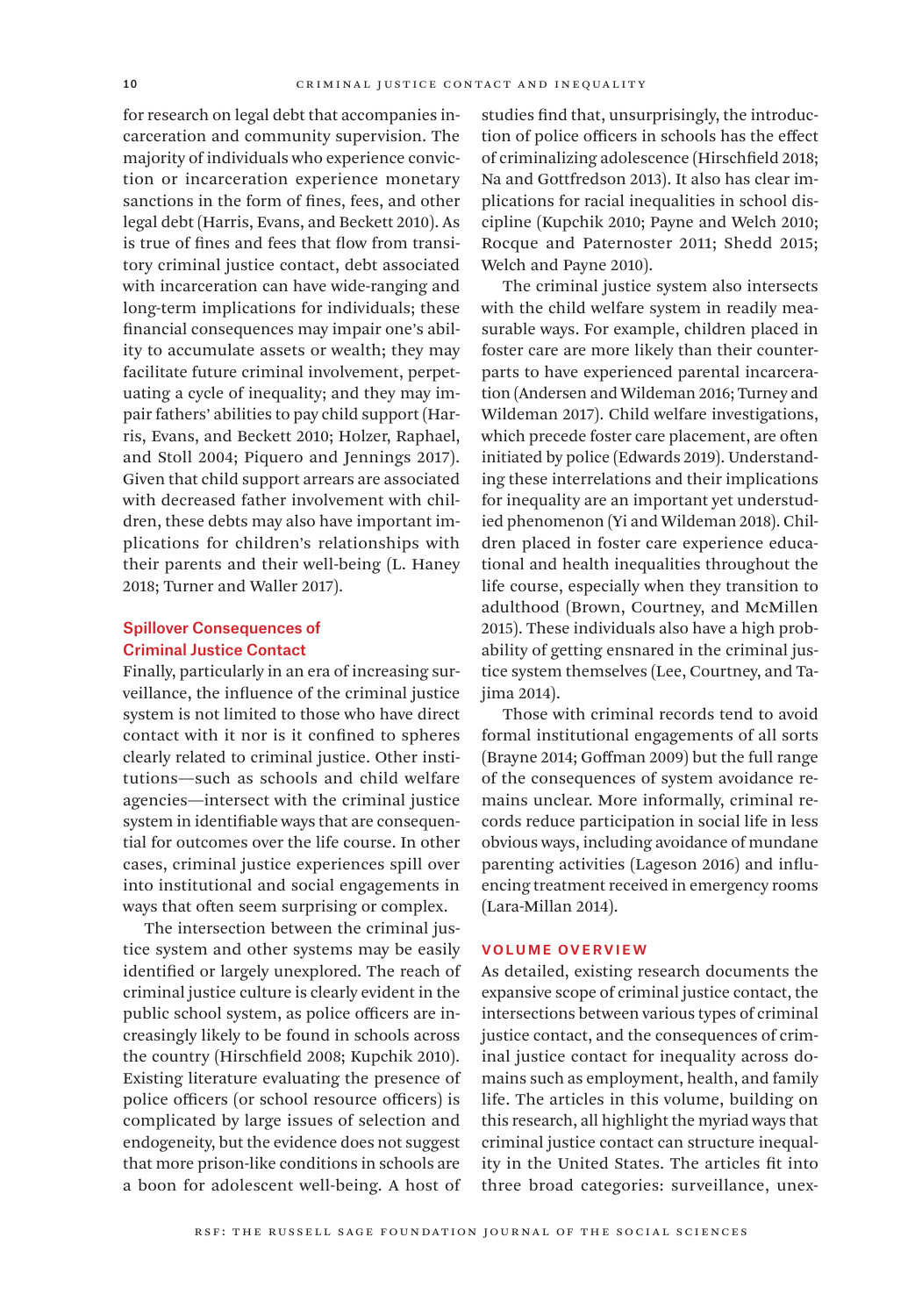plored forms of punishment, and consequences of criminal justice contact. We review these articles, highlighting their contributions and synergies and detailing how they move forward scholarship on criminal justice contact and inequality.

# Surveillance

Four articles in the volume focus on surveillance, an aspect of the criminal justice system that has received less attention than many other types of criminal justice contact. These articles, all of which employ original data collection or creatively use existing data sources, independently contribute to our knowledge of how criminal justice surveillance can shape outcomes across the life course and how such surveillance can structure inequality. Together, they provide a solid foundation for future investigations of causes, consequences, and processes associated with surveillance.

Amanda Geller and Jeffrey Fagan use newly available data from the Fragile Families and Child Wellbeing Study, a cohort of children born in urban areas around the turn of the century and followed for fifteen years, to examine the relationship between adolescents' contact with the police and legal socialization (for example, "I have a great deal of respect for the police"). Understanding legal socialization in adolescence, in particular, is important because it is during this life-course stage when first interactions with the criminal justice system are common and when individuals are developing perceptions of the police and the law.

Geller and Fagan contribute to our understanding of police surveillance in three ways. First, the authors provide recent and broadly representative evidence about the frequency of police contact. They find that, on average, more than one-quarter (27 percent) of adolescents report at least one police stop and more than three-quarters (78 percent) report vicarious contact (such as witnessing a police stop or personally knowing someone who has experienced a police stop). Second, the authors find that both personal and vicarious police contact, particularly more intrusive police contact, engenders greater levels of legal cynicism. That is, the consequences of surveillance go beyond

those who directly experience surveillance themselves and further proliferate to those who experience vicarious contact. This suggests that the consequences of police surveillance may be more widespread than previously considered, therefore suggesting that vicarious contact is an important form of spillover rarely examined in social science research. Third, the authors find that the deleterious consequences of police stops are consistent across raceethnicity; that is, white, black, and Hispanic adolescents are similarly affected by both personal and vicarious police stops. Given that adolescents of color are more likely to be exposed to both personal and vicarious police stops, these findings suggest that police contact has implications for race-ethnic inequalities in legal cynicism.

Second, Frank Edwards uses data from the National Child Abuse and Neglect Data System, combined with administrative data from police departments (including information about the resources available to the departments and the number of arrests), to examine the consequences of police surveillance for family life. This article highlights how two powerful institutions, the criminal justice system and the child welfare system, are intertwined to shape family life. The police regularly interact with families, as Edwards notes, though little existing research considers the correlates and consequences of this form of criminal justice contact. The contributions of this research are twofold. First, by documenting a positive association between county-level arrest rates and county-level police reports of child abuse and neglect, these findings provide evidence that these two institutions are linked and, more generally, that the consequences of surveillance are both spatially patterned and extend to family life. Second, by showing that county-level arrest rates explain some variation in police reports of child abuse and neglect among American Indian–Alaska Native families, these findings document another way through which the criminal justice system facilitates racial-ethnic inequality in family life. That is, some families experience unnecessary police interventions while other families lack police interventions that may be necessary.

Third, Robert Vargas, Kayla Preito-Hodge,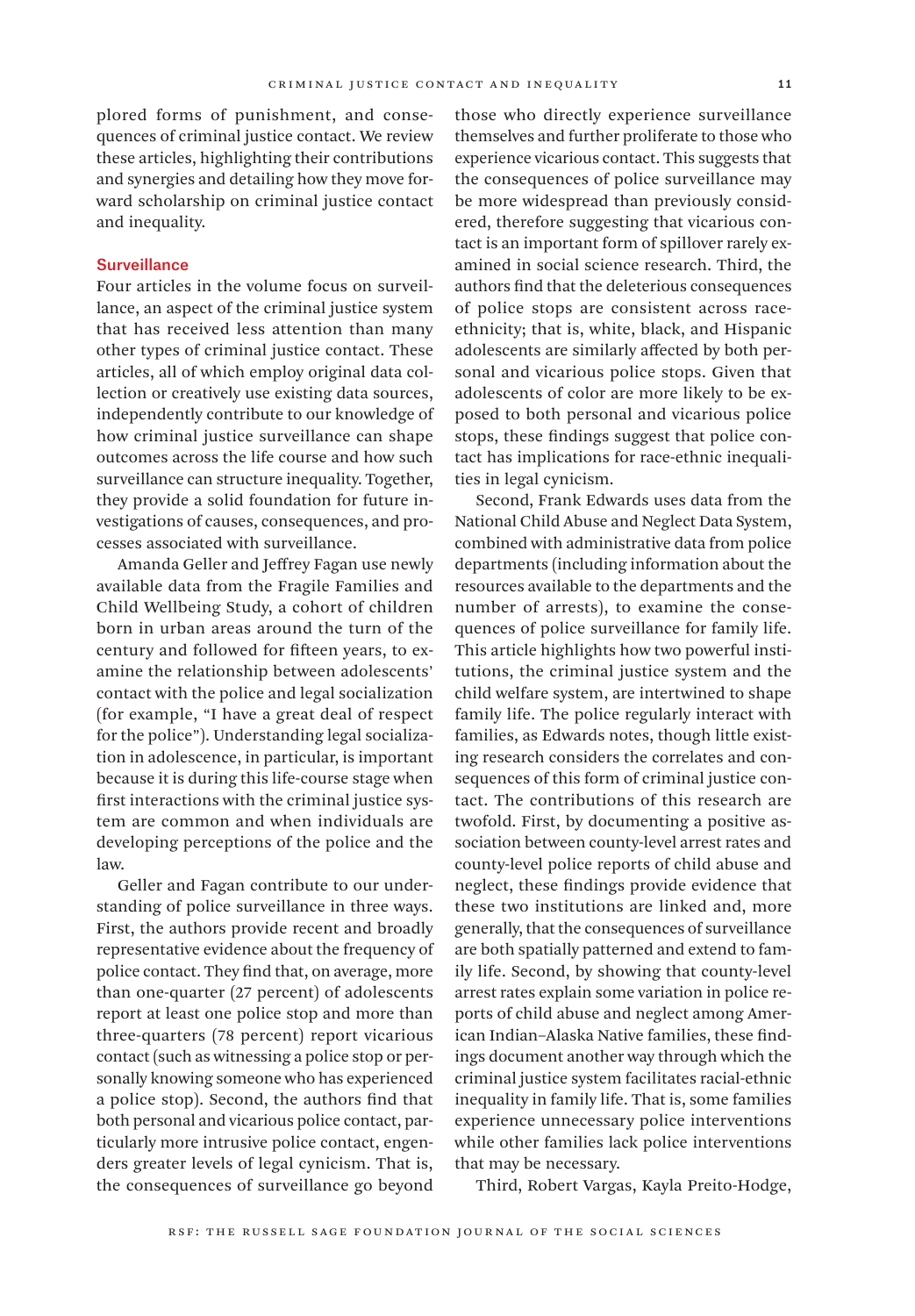and Jeremy Christofferson examine an aspect of surveillance that occurs daily in communities across the United States but is almost entirely unexplored in social science research: police-dispatcher radio communication. Using sixty hours of police-dispatcher radio communication across three racially disparate police zones—a predominantly white (and affluent) area, a predominantly black area, and a predominantly Latinx area—they examine inequality in exposure to data breaches (that is, when police dispatchers reveal identifying information about individuals reporting criminal activity). They find that these data breaches are not uncommon, with the disclosure of a caller's name or address occurring in about 10 percent of police calls. Furthermore, they find that these data breaches are spatially patterned, with disclosure occurring in 12 percent of police calls in the black area, 8 percent in the Latinx area, and 0 percent in the white area. They suggest that dispatchers in neighborhoods with a high concentration of people of color, compared with dispatchers in predominantly white areas, might be more overworked, both in terms of the number of hours they are working and the number of calls they must handle during each shift. They further suggest that this overwork might make dispatchers more vulnerable to disclosure of personal information. Taken together, the findings suggest that radio dispatchers are an important form of criminal justice contact, a form of criminal justice contact that is unequally distributed across community context and can create a form of digital vulnerability (also see Lageson 2016).

Finally, Vesla Weaver, Andrew Papachristos, and Michael Zanger-Tishler take a different approach to examining surveillance, by providing an accounting of the changing relationship between criminal offending and criminal justice contact. They examine these changes by using data from two nationally representative cohorts, the NLSY79 (a cohort of individuals who turned eighteen in 1980) and the NLSY97 (a cohort of individuals who turned eighteen in the late 1990s). A key premise of their article is that criminal offending and criminal justice contact should be tightly linked, as detailed earlier; that is, individuals who report engaging in

criminal activity should be the same individuals who report having criminal justice contact and, conversely, individuals who do not report engaging in criminal activity should not report having criminal justice contact.

This article advances our understanding of the link between criminal offending and criminal justice contact with three key findings. First, individuals in the earlier cohort, compared to those in the later cohort, engaged in more criminal activity (which is consistent with national declines in crime over time). Second, despite lower rates of criminal activity in the later cohort, those in the later cohort were more likely than those in the earlier cohort to experience an arrest (10 percent versus 25 percent). Relatedly, the association between criminal offending and arrest is weaker in the later cohort than in the earlier cohort. Third, racial inequalities exist in the disconnect between criminal offending and arrest, with black men being more likely than white men to report an arrest with no criminal offending, and these racial inequalities increased dramatically over the two cohorts. These findings point to a remarkable shift in the decoupling of criminal offending and criminal justice contact. Given the deleterious consequences of criminal justice contact for outcomes across the life course (for reviews, see Kirk and Wakefield 2018; Wakefield and Uggen 2010), these findings may also have profound implications for racial-ethnic inequality in domains such as employment, family life, and health.

#### Unexplored Forms of Punishment

Three articles examine two aspects of the criminal justice system that have both changed substantially during the prison boom and have been relatively unexplored in social science observation: bail and monetary sanctions. As these articles demonstrate, these two unexplored forms of punishment are common, are consequential, and have implications for inequality.

Two of the articles examine the correlates and consequences of bail, the temporary release of an individual awaiting trial (often in the form of a financial payment). Bail is an important element of the criminal justice system because it structures who spends time in jail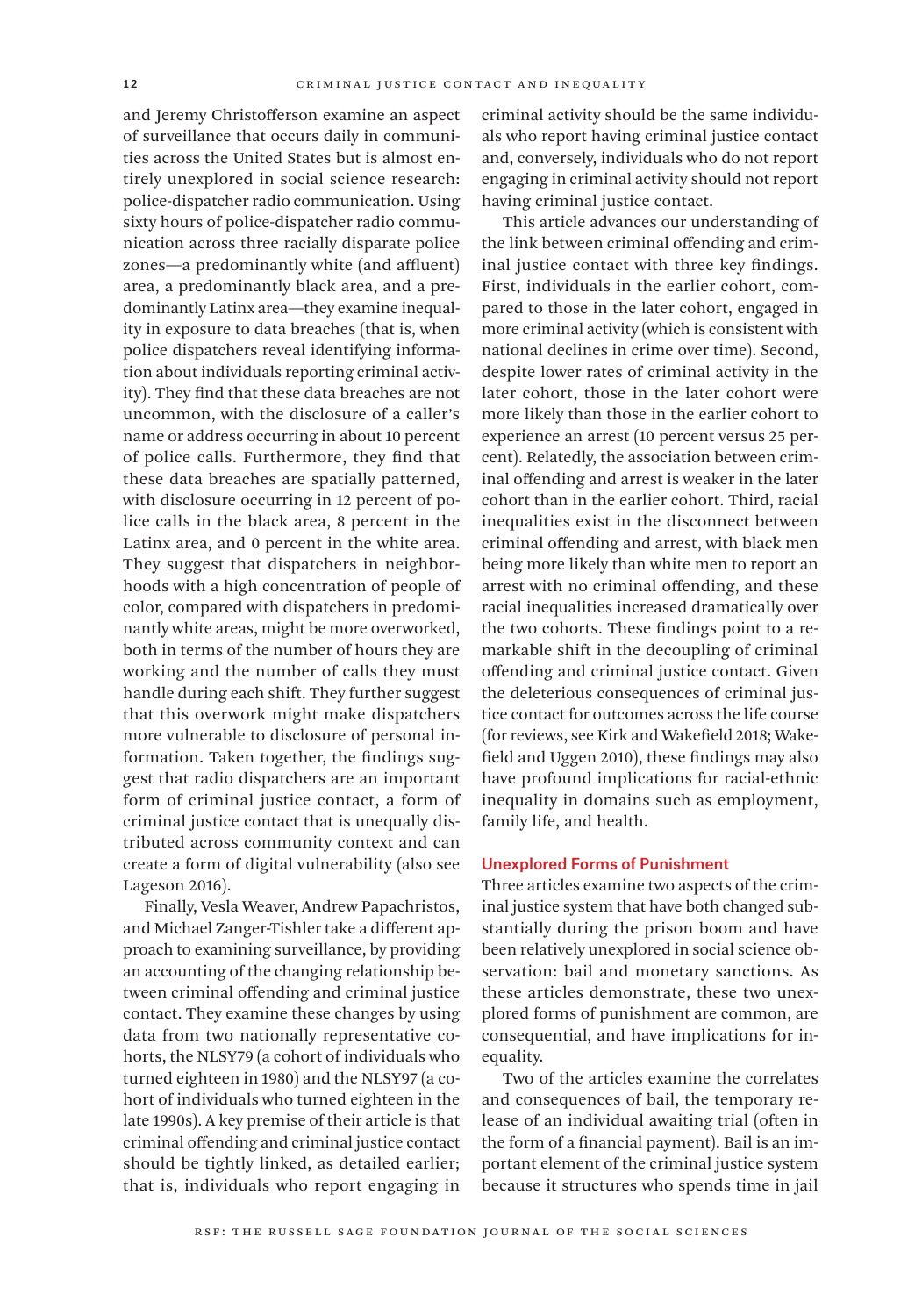awaiting trial and for how long. Indeed, about two-thirds of individuals in jail are being held in pretrial detention (Minton and Zeng 2015), all of whom have not been convicted of the crime with which they have been charged and most of whom are being confined because they cannot afford monetary bail. Katherine Hood and Daniel Schneider further our understanding of bail processes by using unique data from the State Court Processing Statistics series to examine county-level variation in severity of bail practices, measured by nonfinancial release and amount of bail (conditional on having a financial bail set). This extends existing research, which mostly examines single locations, by documenting substantial betweencounty variation in the severity of the bail practices. The authors also extend existing research by documenting that the severity of bail practices is structured by a number of political (such as the political affiliation of the district attorney), socioeconomic (such as county-level unemployment rate), and demographic characteristics (such as percentage of black individuals in the county). For example, the statelevel Gini coefficient, a way of measuring income inequality, is negatively associated with nonfinancial release. These analyses provide an important foundational description of the trends and correlates of the use of bail. Given both the inequalities in who experiences pretrial detention, as well as the consequences of pretrial detention for a number of life-course outcomes including employment and recidivism, understanding bail processes—which is at the center of pretrial experiences—is particularly important (on consequences, Dobbie, Goldin, and Yang 2018).

This analysis of the contextual determinants of bail severity is complemented by another article on the bail industry, which has increased in scope alongside the increase in pretrial incarceration. Joshua Page, Victoria Piehowski, and Joe Soss rely on eighteen months of ethnographic fieldwork as a bail bond agent to examine how the bail industry produces opportunities for predation. In particular, their analysis highlights the role of gender, suggesting that women—mostly women of color connected to incarcerated individuals are primary targets of predation in the bail bond

industry. They describe how bail bonds agents engage in a form of emotional labor to target female relatives (particularly mothers, grandmothers, and long-term romantic partners) to secure bail for incarcerated men. This ethnographic examination suggests an important yet to date understudied way through which the criminal justice system has spillover consequences for relatives, particularly female relatives, of the incarcerated. Also, because securing bail can be quite costly, especially if the accused does not show up for trial, this examination suggests another way through which the criminal justice system can affect economic inequality among women.

A third article examines an aspect of the criminal justice system that has been relatively understudied by social scientists: monetary sanctions. Brittany Friedman and Mary Pattillo offer a broad picture of monetary sanctions defined by the fines, fees, restitution, and other legal costs that individuals accumulate from criminal justice contact—and, therefore, the costs of criminal justice contact. To do so, they conduct a content analysis of statutes related to monetary sanctions in Illinois. Their findings highlight how these statutes impose many economic penalties for a conviction. Their findings also highlight that they collectively define the poor and indigent as irresponsible, rarely providing an opportunity for the predominantly poor individuals affected by the statutes to be relieved of their debt. Because the economic penalties for not paying these monetary sanctions are severe, as outlined in the statutes, this suggests that monetary sanctions can increase inequality among an already severely poor and economically marginalized population.

#### Consequences of Criminal Justice Contact

The third and final set of articles examines the consequences of criminal justice contact, specifically considering how forms of criminal justice contact—such as arrest, conviction, and incarceration—maintain and exacerbate inequality throughout the life course. These articles highlight the cumulative nature of disadvantages imposed by the criminal justice system and how these disadvantages persist across diverse outcomes such as socioeco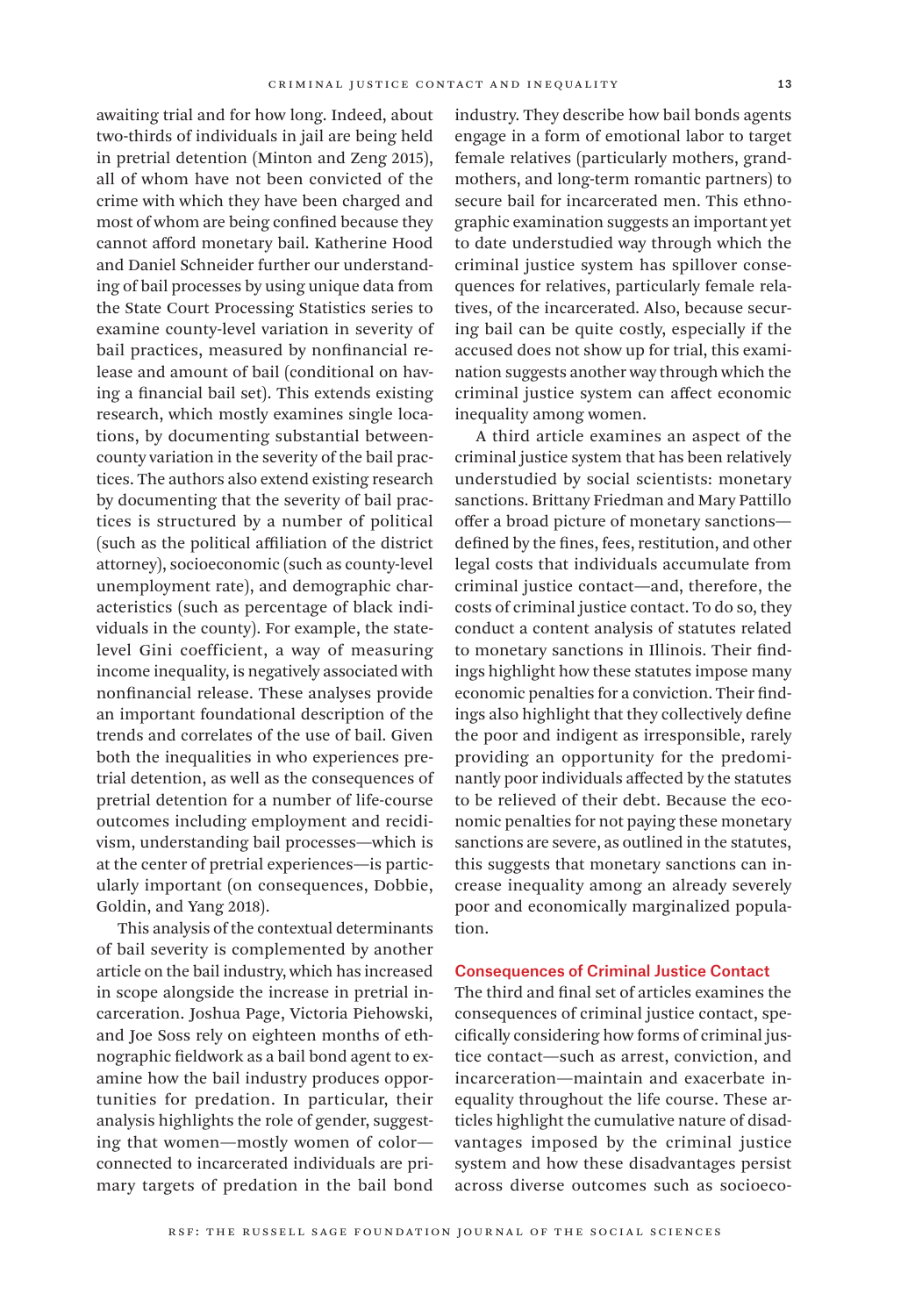nomic outcomes, the transition to adulthood, and neighborhood attainment. The articles remind us to examine all stages of criminal justice contact, including contact that precedes incarceration such as arrest and contact that follows incarceration such as parole, to fully understand the role that the criminal justice system plays in the American stratification system.

Robert Apel and Kathleen Powell use data from the NLSY97, examining the consequences of two types of criminal justice contact—arrest and incarceration—for hourly wages. This research, which uses a series of modeling strategies to account for selectivity into criminal justice contact, contributes to existing literature on the consequences of criminal justice contact for inequality in two ways. First, the authors extend prior research by simultaneously considering arrest (a form of noncarceral contact with the criminal justice system) and incarceration (a form of carceral contact with the criminal justice system), finding that the consequences of criminal justice contact for these outcomes are limited to the consequences of incarceration. They find that arrests are only consequential for hourly wages when they accumulate. Second, the authors extend prior research on the consequences of criminal justice contact for inequality by considering two types of heterogeneity: race-ethnic heterogeneity and distributional heterogeneity. They find the negative consequences of incarceration for hourly wages are concentrated among blacks (but not among whites or Latinx). Therefore, as both exposure and (in some cases) consequences of criminal justice contact are unequally distributed, these findings highlight one pathway through which incarceration can entrench existing socioeconomic inequalities.

Using novel administrative data from Michigan, Heather Harris and David Harding use group-based trajectory models to examine whether black-white disparities in precriminal justice contact outcomes can explain racialethnic disparities in postcriminal justice contact outcomes. This research contributes to existing literature on the consequences of criminal justice contact by focusing on inequalities within a sample of parolees (as opposed

to comparing individuals with criminal justice contact to individuals without criminal justice contact, as is common in most research) and by focusing on adulthood transitions (measured by completing education, finding employment, establishing independent households, and desisting from criminal justice contact). They characterize parolees, who were young adults (ages eighteen to twenty-five) when released from prison, into the following five groups: transitioning, continuing education, persisting, unsettled, and disconnected. They find racial inequalities in group membership; whites make up 71 percent of those in the transitioning group (characterized by the highest rates of employment, independence, and desistance) and blacks make up 63 percent of those in the persisters group (characterized by high unemployment, nonresidential independence, and steady involvement in the criminal justice system). They also find that neither characteristics prior to prison (including human capital and prior criminal justice contact) nor characteristics after prison (including social contexts) can explain these black-white differences in transition to adulthood outcomes. These findings suggest that racial inequalities in the transition to adulthood are entrenched among those receiving community supervision in the form of probation.

Finally, David Kirk draws on sixteen years of prisoner release data in Illinois, focusing on the neighborhood contexts where formerly incarcerated individuals live. He finds that the spatial dynamics of prisoner reentry have changed over time, in respect both to where prisoners return after incarceration and to the clustering of these released prisoners in neighborhoods. Over time, fewer former prisoners return to the city of Chicago; instead, former prisoners are more likely to return to suburban areas. Additionally, former prisoners have become more spatially concentrated and, compared to in the past, there is a larger correlation between these returning residences and household poverty levels. Taken together, these findings suggest linkages between the consequences of incarceration and the spatial geography of poverty and, further, document another way that the criminal justice system has spillover consequences.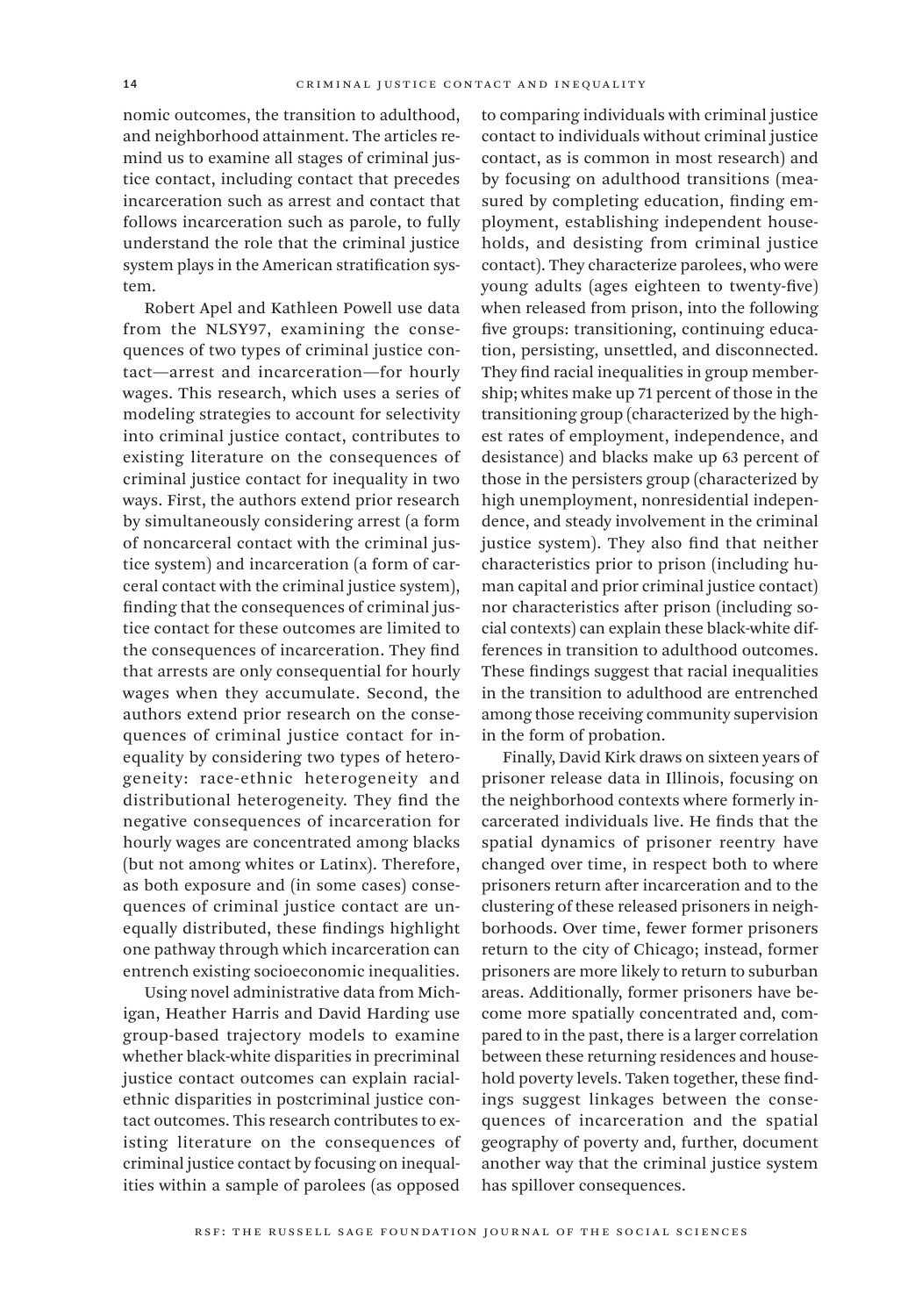#### Conclusions

The criminal justice system, expansive in its scope and deleterious in its consequences, is an institution of social stratification in the United States. Although the correlates and consequences of incarceration have been the focus of much social science inquiry, the wideranging and consequential nature of the criminal justice system necessitates inquiry into forms of criminal justice contact beyond incarceration. These include both transitory (sometimes sporadic but oftentimes recurring) contacts with criminal justice agents (including police stops, arrests, and tickets and fines) and sustained contacts (including felony conviction, pretrial detention, and correctional supervision). Further, the reach of the criminal justice system can extend into other institutions, such as the educational system or child welfare agencies.

The articles in this volume document the implications of the criminal justice system for social stratification in the United States in three primary ways. First, the articles show that many forms of criminal justice contact, often beyond but certainly related to incarceration, contribute to inequality across stages of the life course including adolescence (Geller and Fagan), the transition to adulthood (Harris and Harding), and adulthood (Kirk). These disadvantages likely compound across the life course, with earlier disadvantages creating later disadvantages and further entrenching race-ethnic and social class inequalities. Second, the articles demonstrate that the consequences persist across an array of outcomes. These outcomes include but are not limited to wages (Apel and Powell), legal socialization (Geller and Fagan), and family life (Edwards). Third, the articles document that the consequences of criminal justice contact proliferate in expansive and complicated ways. The consequences of criminal justice contact spill over across individuals, as evidenced by Geller and Fagan's research documenting how vicarious police stops are consequential for teenagers' legal socialization. The consequences of criminal justice contact also spill over into communities, as evidenced by Kirk's research showing that prisoners return to predominantly disadvantaged neighborhoods. They also spill over across institutions, as shown by Edwards's research on the role that police officers play in the child welfare system.

Individually and collectively, the articles forward our understanding that the criminal justice system—broadly defined to include both noncarceral and carceral contact—has implications for creating, maintaining, and exacerbating inequality in the United States. Also, as many of the articles document, many aspects of the criminal justice system remain unexplored and many opportunities for research on criminal justice contact and inequality have yet to be undertaken. Moving forward, investigations into criminal justice contact and inequality could benefit from a comprehensive theoretical understanding about how the various independent and sometimes overlapping components of the criminal justice system are consequential for individuals, families, and communities. Specifically, advancing theoretical discussions about how stages of the criminal justice system (police stops, arrests) may be differentially associated with diverse outcomes (employment, recidivism), across distinct stages of the life course (adolescence, adulthood), and across heterogeneous subgroups of the population (race-ethnicity, gender) is both necessary and important. Indeed, it is unlikely that all aspects of the criminal justice system similarly affect all outcomes, across all stages of the life course, and across all subgroups of the population. It is equally important to understand when and how the criminal justice system may be consequential and when and how it is not. Further, understanding the various contingencies and sources of heterogeneity has policy implications.

Consider the potentially differential consequences of two sometimes overlapping and sometimes not overlapping forms of criminal justice contact—arrest and incarceration. Theoretically, it is important to understand why arrest might be differently associated with outcomes than incarceration. It is also important to understand why both arrest and incarceration might be consequential for some outcomes but not for others. Two recent studies are instructive for thinking through the theoretical distinctions between these two forms of criminal justice contact. Both studies use the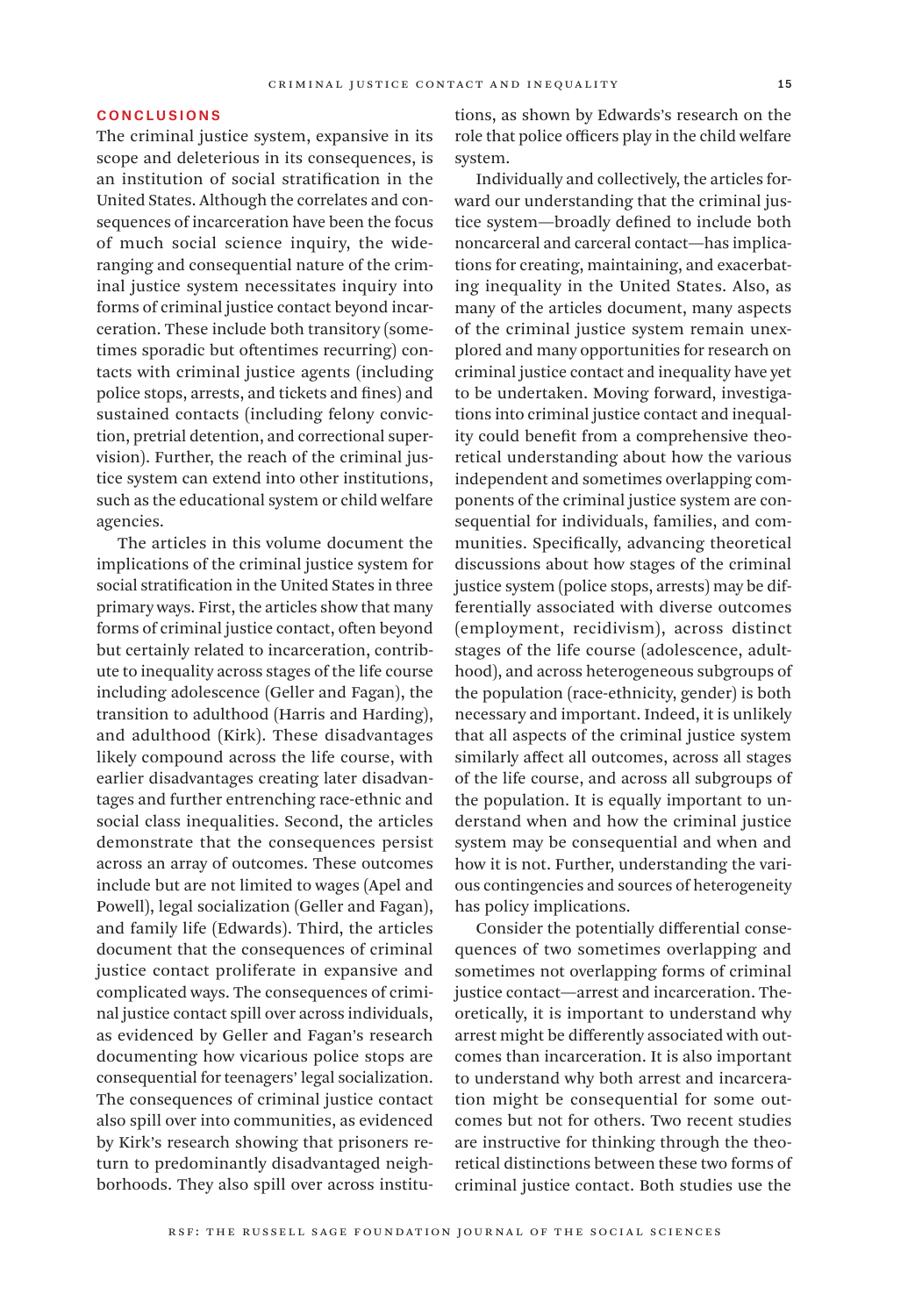NLSY97—and modeling strategies that adjust for unobserved heterogeneity—to examine the consequences of arrest and incarceration, one study examining mental health outcomes (Sugie and Turney 2017) and one examining socioeconomic outcomes, specifically, hourly wages (Apel and Powell 2019). The former study finds that both arrest and incarceration have deleterious consequences for mental health. The latter finds that incarceration, but not arrest, is significantly associated with decreases in hourly wages. Why might that be? Why might arrest lead to impairments in mental health but not hourly wages? One possible explanation for the relationship between arrest and mental health is that the anticipatory stress associated with an arrest—and, specifically, the uncertainty about the future (if they will be convicted, if they will experience prison incarceration, if they will be able to communicate with family members)—is a key mechanism (Sugie and Turney 2017). Such anticipatory stress likely matters little for socioeconomic outcomes such as hourly wages (as arrests are not necessarily immediately apparent to an employer). Researchers should embrace these complexities.

Similarly, consider the consequences of immigrant detention. Relatively little is known about the consequences of immigrant detention for the well-being of individuals, families, and communities (for exceptions, see Golash-Boza 2015; Menjívar and Abrego 2012). How might immigrant detention, versus pretrial jail incarceration or prison incarceration, be similarly or differently associated with outcomes? Immigrant detention is certainly consequential for deportations; more than two hundred thousand immigrants were deported in 2012, the most recent peak for deportations as a result of a criminal offense. The number is now slightly less than 150,000 annually but remains large. Most notably, deportations of this nature often involve very low-level offenses (for more detail, see Kirk and Wakefield 2018). It is likely that those detained have many experiences and consequences similar to those of individuals incarcerated in other capacities. For example, being detained is likely consequential for employment, those detained losing their jobs and likely having difficulty finding employment if

they are released. Additionally, much like other forms of jail and prison incarceration, being detained is likely a stressful event for families and children. But immigrant detention may have unique consequences. For example, undocumented immigrants who are detained may experience particular uncertainties about their future; in addition to being unsure when they will be released, it is likely they are also unsure whether they will be released at all or whether they will be deported to their country of origin. Indeed, research suggests there is great variation in bond decisions (Ryo 2016; Wadhia 2015). Undocumented immigrants who are detained may also receive fewer visits than others who are incarcerated, given that family members and friends who are also undocumented may be unlikely to visit in fear of criminal justice repercussions related to their own legal status (Patler and Branic 2017). Researchers need to develop theories to distinguish how immigrant detention might affect outcomes relative to incarceration.

Relatedly, it is important for researchers to consider, theoretically, how criminal justice contact might affect individuals over the life course or subgroups of the population. The intergenerational consequences of incarceration is one area of research where such theoretical development could be instructive. For example, paternal incarceration is not associated with test scores among young children but is associated with educational attainment. The reasons for these different associations across lifecourse stages remain relatively unexplored, however (Foster and Hagan 2009; Geller et al. 2012). Similarly, consensus is growing that the consequences of paternal incarceration for children's behavioral outcomes is stronger among boys than among girls, at least in early childhood. The reasons for these contingent effects remain relatively unexplored (Geller et al. 2012; Wildeman 2010). Researchers need to develop theories to guide understandings of such contingencies.

In addition, research on criminal justice contact and inequality faces additional challenges. One involves data limitations. Many of the criminal justice processes researchers are interested in—such as pretrial detention, conditions of confinement, and plea bargaining,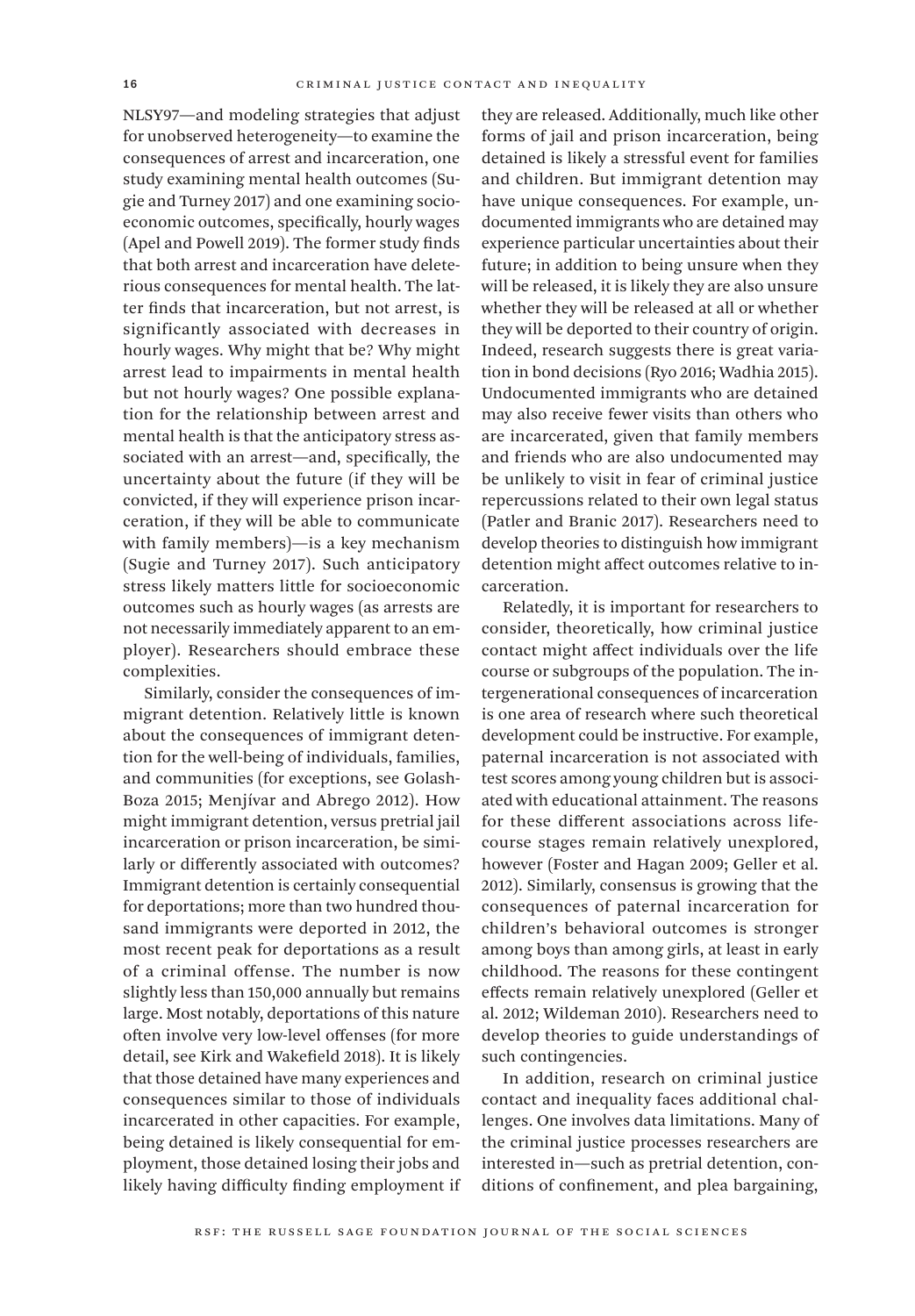to name a few—are generally unexplored by social science researchers. Other processes, such as arrest or incarceration, are often asked about in large and representative data sources (such as NLSY97 or Add Health) but the information ascertained is limited. For example, the NLSY97 collects detailed information on arrests but does not provide information about the processes underlying the arrest (such as the degree of intrusiveness), which may be particularly important for outcomes. Indeed, Geller and Fagan find in their article in this volume that heterogeneity in police stops structures legal socialization, and that it is possible that heterogeneity is also consequential for linking arrests to outcomes throughout the life course. Relatedly, existing data sources rarely allow researchers to link the various stages of the criminal justice system. An overfocus on incarceration, to the exclusion of building knowledge on the inequalities that result from other forms of criminal justice contact, prevents a full accounting of the numerous and massive changes in criminal justice processing over the last five decades.

Another challenge to research on criminal justice contact and inequality, as evidenced by some articles in this volume, is the tremendous variation across place. This variation exists across all stages of criminal justice contact (including in official policies and in the enactment of these policies). For example, Vargas, Preito-Hodge, and Christofferson show in this volume that individuals across different neighborhoods are differentially vulnerable to digital exposure. In their article in this volume, Hood and Schneider show that bail regimes are quite different across counties. In his, Kirk documents the causes and consequences of the changing spatial distribution of returning prisoners. Further, other research outside of this volume shows that conditions of confinement vary dramatically across facilities (Kreager and Kruttschnitt 2018; Wildeman, Fitzpatrick, and Goldman 2018), that policing practices vary across neighborhoods (Rios 2011), and that sentencing decisions vary across counties (Ulmer and Kramer 1996). This variation across neighborhoods, counties, and states is one reason it is challenging to provide a comprehensive accounting of the link between criminal justice

contact and inequality. It also suggests that scholars be attuned to these types of variation in their own research.

Variation in criminal justice practices across time and place also highlights the need for greater sensitivity to the enormous range of outcomes and processes still to be understood. That mass incarceration and surveillance is inefficient, racist, repressive, destructive, and irrational in a host of ways has been amply demonstrated. The next steps are much more difficult, however, and a full accounting of the problem as well as the most effective ways to reduce it remain elusive. Moving forward, we note that more research is needed to link different stages of the criminal justice system and to move beyond incarceration to interrogate the main sources of inequality that derive from criminal justice contact. Similarly, we suspect that scholars focused on entry points in the criminal justice system (policing, arrest, school discipline) and those focused further along in the system (probation, incarceration, and parole) would have much to learn from another.

#### **REFERENCES**

- Agan, Amanda Y., and Sonja B. Starr. 2016. "Ban the Box, Criminal Records, and Statistical Discrimination: A Field Experiment." *Law & Economics* research paper no. 16–012. Ann Arbor: University of Michigan.
- Alexander, Michelle. 2010. *The New Jim Crow: Mass Incarceration in the Age of Color Blindness*. New York: The New Press.
- Andersen, Lars H. 2016. "How Children's Educational Outcomes and Crimininality Vary by Duration and Frequency of Paternal Incarceration." *Annals of the American Academy of Political and Social Science* 665(1): 149–70.
- Andersen, Signe Hald, and Christopher Wildeman. 2014. "The Effect of Paternal Incarceration on Children's Risk of Foster Care Placement." *Social Forces* 93(1): 269–98.
- Apel, Robert, and Kathleen Powell. 2019. "Level of Criminal Justice Contact and Early Adult Wage Inequality." *RSF: The Russell Sage Foundation Journal of the Social Sciences* 5(1): 198–222. DOI: 10.7758/RSF.2019.5.1.09.
- Arditti, Joyce. 2012. *Parental Incarceration and the Family: Psychological and Social Effects of Im-*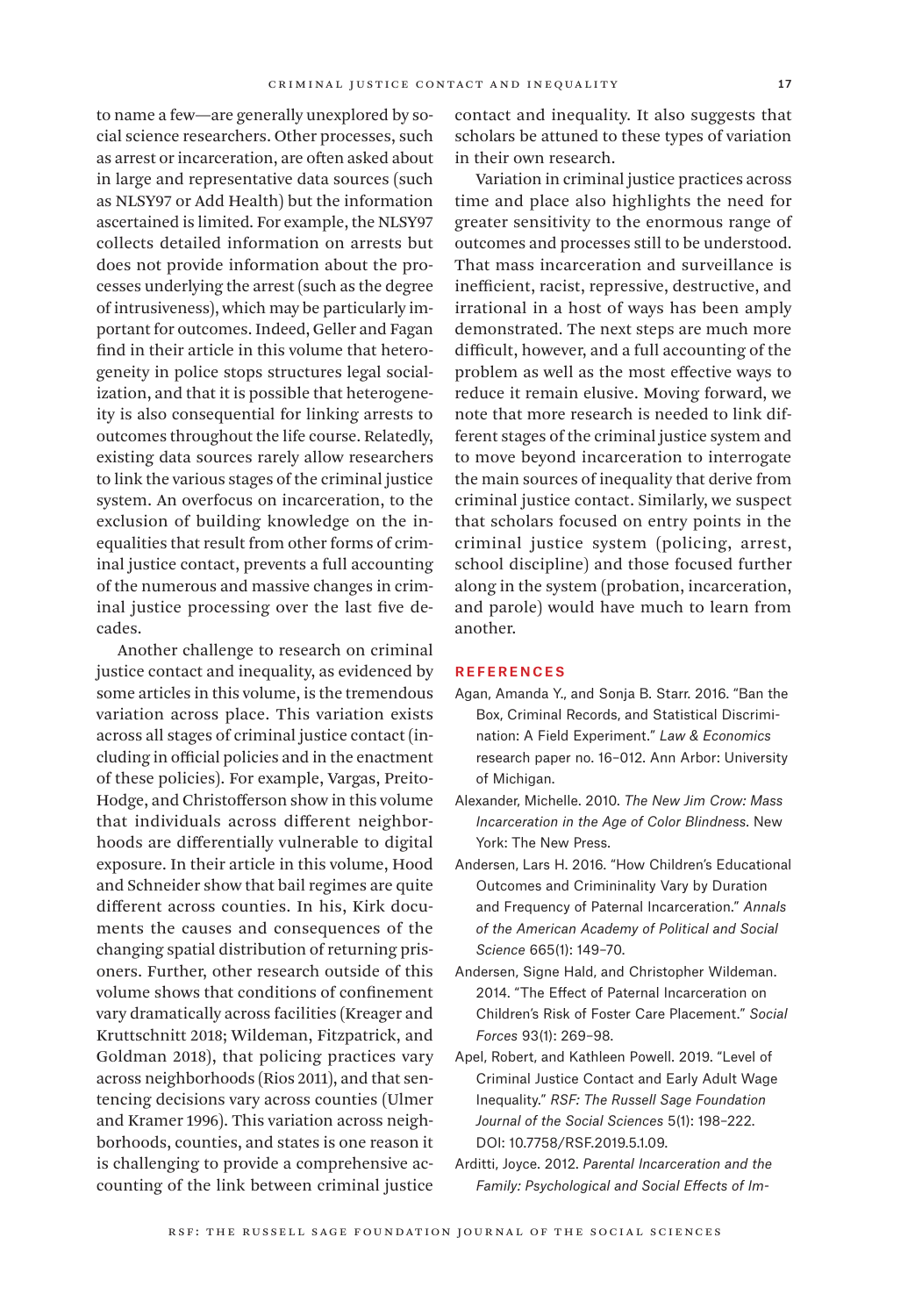*prisonment on Children, Parents, and Caregivers*. New York: New York University Press.

- Augustyn, Megan Bears, and Thomas A. Loughran. 2017. "Juvenile Waiver as a Mechanism of Social Stratification: A Focus on Human Capital." *Criminology* 55(2): 405–37.
- Baumer, Eric P., Maria B. Velez, and Richard Rosenfeld. 2018. "Bringing Crime Trends Back into Criminology: A Critical Assessment of the Literature and a Blueprint for Future Inquiry." *Annual Review of Criminology* 1: 39–61.
- Beckett, Katherine. 1997. *Making Crime Pay: Law and Order in Contemporary American Politics*. New York: Oxford University Press.
- -. 2018. "The Politics, Prospects, and Peril of Criminal Justice Reform in an Era of Mass Incarceration." *Annual Review of Criminology* 1: 235– 59.
- Beckett, Katherine, and Naomi Murakawa. 2012. "Mapping the Shadow Carceral State: Toward an Institutionally Capacious Approach to Punishment." *Theoretical Criminology* 16(2): 221–44.
- Brame, Robert, Shawn Bushway, Raymond Paternoster, and Michael G. Turner. 2014. "Demographic Patterns of Cumulative Arrest Prevalence by Ages 18 and 23." *Crime and Delinquency* 60(3): 471–86.
- Brame, Robert, Michael G. Turner, Raymond Paternoster, and Shawn D. Bushway. 2011. "Cumulative Prevalence of Arrest from Ages 8 to 23 in a National Sample." *Pediatrics* 129(1): 21–27.
- Brayne, Sarah. 2014. "Surveillance and System Avoidance: Criminal Justice Contact and Institutional Attachment." *American Sociological Review* 79(3): 367–91.
- Brown, Adam, Mark E. Courtney, and J. Curtis Mc-Millen. 2015. "Behavior Health Needs and Service Use Among Those Who've Aged-Out of Foster Care." Children and Youth Services Review 58: 163–69.
- Bushway, Shawn D. 1998. "The Impact of an Arrest on the Job Stability of Young White American Men." *Journal of Research in Crime and Delinquency* 35(4): 454–79.
- Cochran, Joshua C., and Daniel P. Mears. 2013. "Social Isolation and Inmate Behavior: A Conceptual Framework for Theorizing Prison Visitation and Guiding and Assessing Research." *Journal of Criminal Justice* 41(4): 252–61.
- Cohen, Thomas H. 2013. "Pretrial Detention and Misconduct in Federal District Courts, 1995–

2010." Washington: Bureau of Justice Statistics.

- Comfort, Megan. 2007. "Punishment Beyond the Legal Offender." *Annual Review of Law and Social Science* 3: 271–84.
- Crewe, Ben. 2009. *The Prisoner Society: Power, Adaptation and Social Life in an English Prison*. Oxford: Oxford University Press.
- DiPrete, Thomas A., and Gregory M. Eirich. 2006. "Cumulative Advantage as a Mechanism for Inequality: A Review of Theoretical and Empirical Developments." *Annual Review of Sociology* 32: 271–97.
- Dobbie, Will, Jacob Goldin, and Crystal Yang. 2018. "The Effects of Pre-Trial Detention on Conviction, Future Crime, and Employment: Evidence from Randomly Assigned Judges." *American Economic Review* 108(2): 201–40.
- Doleac, Jennifer L. and Benjamin Hansen. 2016. "Does 'Ban the Box' Help or Hurt Low-Skilled Workers? Statistical Discrimination and Employment Outcomes When Criminal Histories Are Hidden." Cambridge, Mass.: National Bureau of Ecnomic Research
- Durlauf, Steven N., and Daniel S. Nagin. 2011. "Imprisonment and Crime: Can Both Be Reduced?" *Criminology and Public Policy* 10(1): 13–54.
- Edwards, Frank. 2016. "Saving Children, Controlling Families: Punishment, Redistribution, and Child Protection." *American Sociological Review* 81: 575–95.
- ———. 2019. "Family Surveillance: Police and the Reporting of Child Abuse and Neglect." *RSF: The Russell Sage Foundation Journal of the Social Sciences* 5(1): 50–70. DOI: 10.7758/RSF.2019.5.1.03.
- Enns, Peter K. 2016. *Incarceration Nation: How the United States Became the Most Punitive Democracy in the World*. New York: Cambridge University Press.
- Federal Bureau of Investigation. 2013. *Uniform Crime Report: Crime in the United States, 2012.*  Washington: U.S. Department of Justice.
- Forman, James, Jr. 2017. *Locking Up Our Own: Crime and Punishment in Black America*. New York: Farrar, Straus, and Giroux.
- Foster, Holly, and John Hagan. 2009. "The Mass Incarceration of Parents in America: Issues of Race/Ethnicity, Collateral Damage to Children, and Prisoner Reentry." *Annals of the American Academy of Political and Social Science* 623(1): 179–94.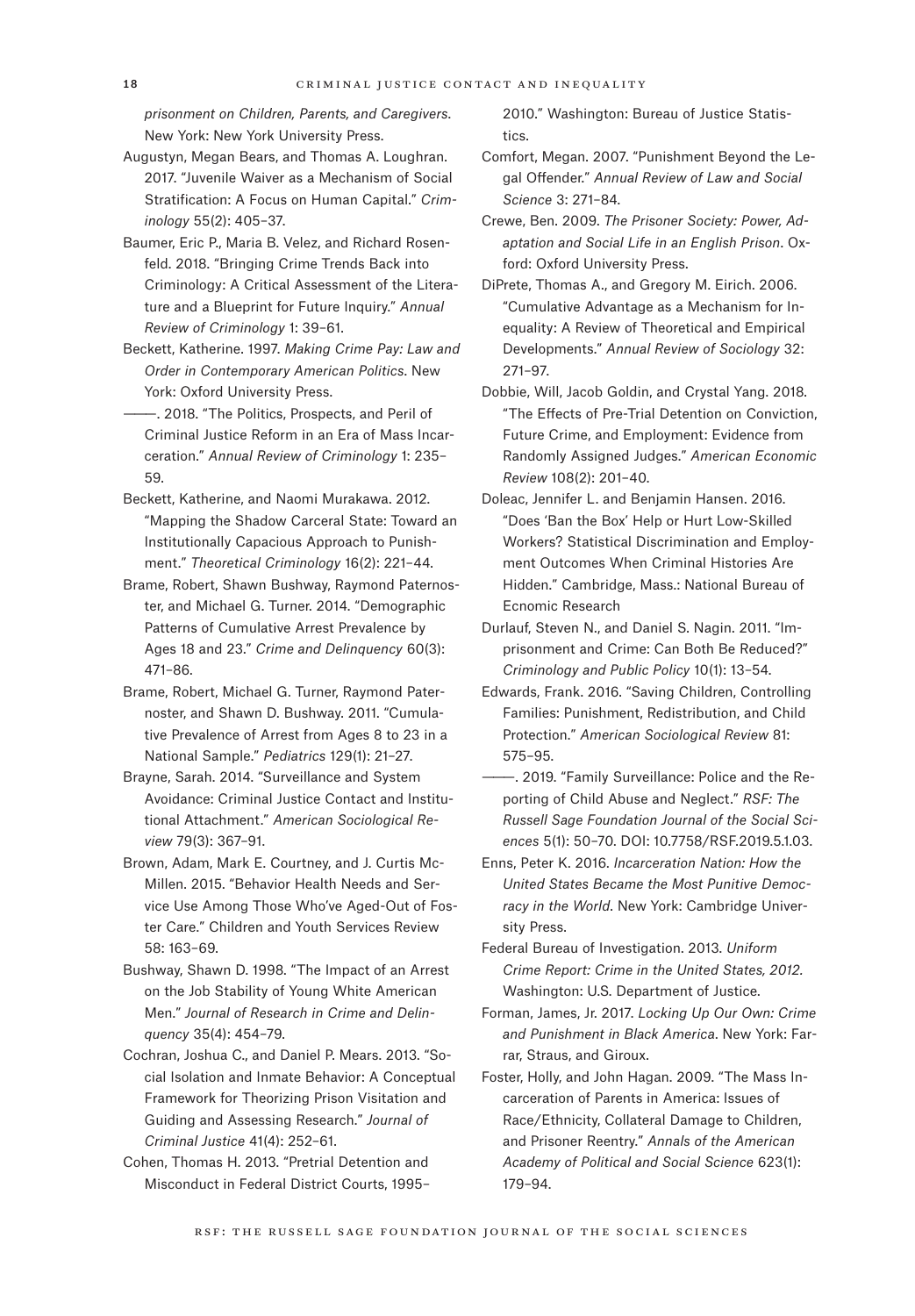- ———. 2015. "Punishment Regimes and the Multilevel Effects of Parental Incarceration: Intergenerational, Intersectional, and Interinstitutional Models of Social Inequality and Systemic Exclusion." *Annual Review of Sociology* 41: 135–58.
- Fratello, Jennifer, Andres F. Rengifo, and Jennifer Trone. 2013. "Coming of Age During Stop, Question, and Frisk." New York: Vera Institute of Justice.
- Friedman, Brittany, and Mary Pattillo. 2019. "Statutory Inequality: The Logics of Monetary Sanctions in State Law." *RSF: The Russell Sage Foundation Journal of the Social Sciences* 5(1): 173–96. DOI: 10.7758/RSF.2019.5.1.08.
- Gaes, Gerald G., and Scott D. Camp. 2009. "Unintended Consequences: Experimental Evidence for the Criminogenic Effect of Prison Security Level Placement on Post-Release." *Journal of Experimental Criminology* 5(2): 139–62.
- Geller, Amanda, Carey E. Cooper, Irwin Garfinkel, Ofira Schwartz-Soicher, and Ronald B. Mincy. 2012. "Beyond Absenteeism: Father Incarceration and Child Development." *Demography* 49(1): 49– 76.
- Geller, Amanda, and Jeffrey Fagan. 2019. "Police Contact and the Legal Socialization of Urban Teens." *RSF: The Russell Sage Foundation Journal of the Social Sciences* 5(1): 26–49. DOI: 10.7758/ RSF.2019.5.1.02.
- Geller, Amanda, Jeffrey Fagan, Tom Tyler, and Bruce G. Link. 2014. "Aggressive Policing and the Mental Health of Young Urban Men." *American Journal of Public Health* 104(12): 2321–27.
- Goffman, Alice. 2009. "On the Run: Wanted Men in a Philadelphia Ghetto." *American Sociological Review* 74(3): 339–57.
- Golash-Boza, Tanya Maria. 2015. *Immigration Nation: Raids, Detentions, and Deportations in Post-9/11 America*. New York: Routledge.
- Gottschalk, Marie. 2014. *Caught: The Prison State and the Lockdown of American Politics*. Princeton, N.J.: Princeton University Press.
- Gramlich, John. 2016. "Voters' Perceptions of Crime Continue to Conflict with Reality." Washington, D.C.: Pew Research Center.
- Gray, Lucinda, and Laurie Lewis. 2015. "Public School Safety and Discipline: 2013–14." Washington: National Center for Education Statistics.

Green, Donald P., and Daniel Winik. 2010. "Using Random Judge Assignments to Estimate the Effects of Incarceration and Probation on Recidivism among Drug Offenders." *Criminology* 48(2): 357–87.

- Grogger, Jeffrey T. 1995. "The Effect of Arrests on the Employment and Earnings of Young Men." *Quarterly Journal of Economics* 110(1): 51–72.
- Haney, Craig. 2018. "Restricting the Use of Solitary Confinement." *Annual Review of Criminology* 1: 285–310.
- Haney, Lynne. 2018. "Incarcerated Fatherhood: The Entanglements of Child Support Debt and Mass Imprisonment." *American Journal of Sociology* 124(1): 1–48.
- Harding, David J., Jonah A. Siegel, and Jeffrey D. Morenoff. 2017. "Custodial Parole Sanctions and Earnings After Release from Prison." *Social Forces* 96(2): 909–34.
- Harris, Alexes. 2016. *A Pound of Flesh: Monetary Sanctions as Punishment for the Poor*. New York: Russell Sage Foundation.
- Harris, Alexes, Heather Evans, and Katherine Beckett. 2010. "Drawing Blood from Stones: Legal Debt and Social Inequality in the Contemporary United States." *American Journal of Sociology* 115(6): 1753–99.
- Harris, Heather M., and David J. Harding. 2019. "Racial Inequality in the Transition to Adulthood After Prison." *RSF: The Russell Sage Foundation Journal of the Social Sciences* 5(1): 223–54. DOI: 10.7758/RSF.2019.5.1.10.
- Haskins, Anna R. 2014. "Unintended Consequences: Effects of Paternal Incarceration on Child School Readiness and Later Special Education Placement." *Sociological Science* 1(11): 141–58.
- Haynie, Dana L., Corey Whichard, Derek A. Kreager, David R. Schaefer, and Sara Wakefield. 2018. "Social Networks and Health in a Prison Unit." *Journal of Health and Social Behavior* 59(3): 318– 34.
- Hernandez, K. L., Khalil Gibran Muhammad, and Heather Ann Thompson. 2015. "Introduction: Constructing the Carceral State." *Journal of American History* 102(1): 18–24.
- Hirschfield, Paul J. 2008. "Preparing for Prison? The Criminalization of School Discipline in the USA." *Theoretical Criminology* 12(1): 79–101.
- ———. 2018. "Schools and Crime." *Annual Review of Criminology* 1: 149–69.
- Holzer, Harry J., Steven Raphael, and Michael A. Stoll. 2004. "How Willing Are Employers to Hire Ex-Offenders?" *Focus* 23(1): 40–43.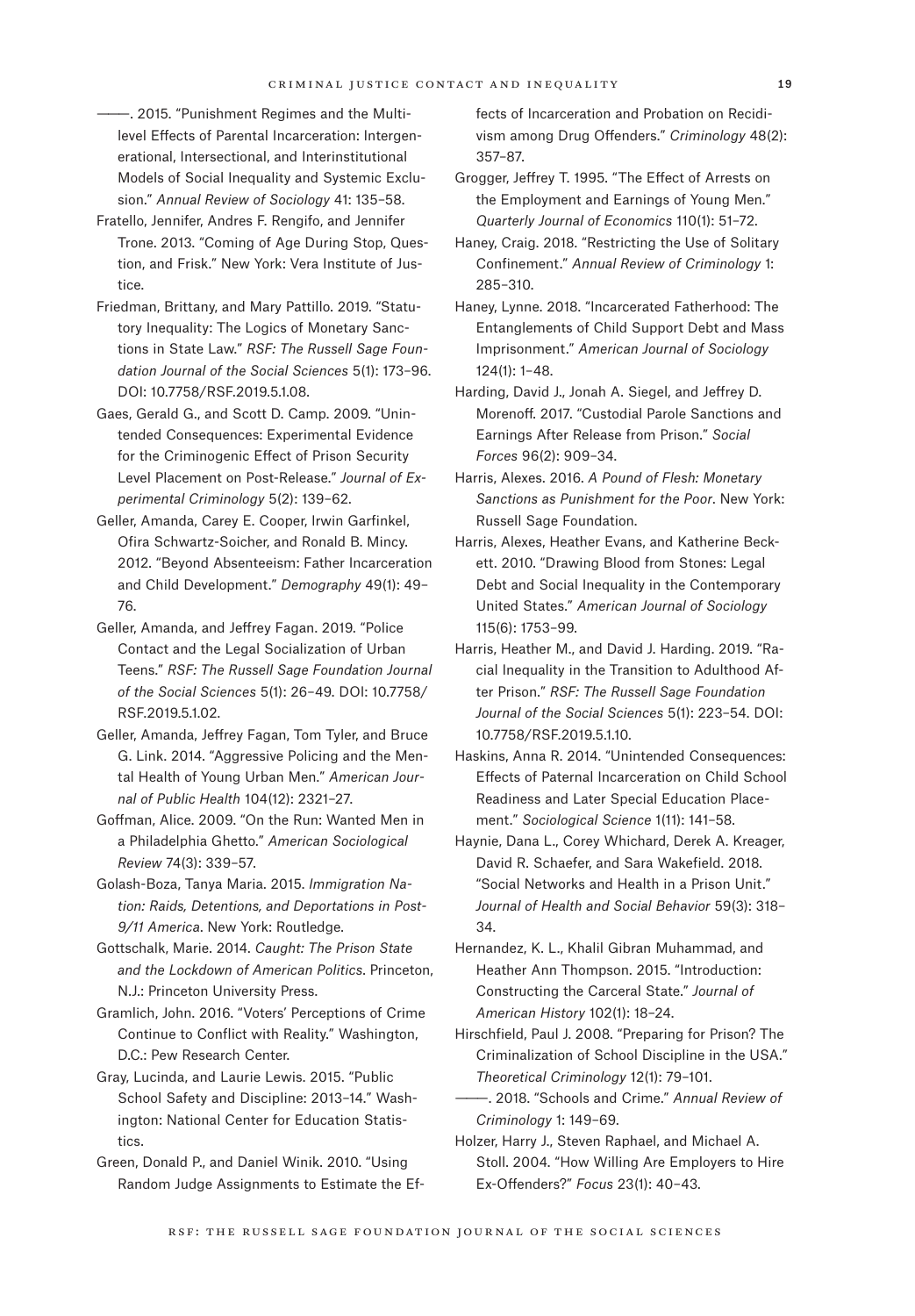- Hood, Katherine, and Daniel Schneider. 2019. "Bail and Pretrial Detention: Contours and Causes of Temporal and County Variation." *RSF: The Russell Sage Foundation Journal of the Social Sciences* 5(1): 126–49. DOI: 10.7758/RSF.2019.5.1.06.
- Johnson, Rucker, and Steven Raphael. 2012. "How Much Crime Reduction Does the Marginal Prisoner Buy?" *Journal of Law and Economics* 55(2): 275–310.
- Kaeble, Danielle. 2018. "Probation and Parole in the United States, 2016." NCJ 251148. Washington: U.S. Department of Justice. Accessed September 8, 2018. [https://www.bjs.gov/content/pub/pdf](https://www.bjs.gov/content/pub/pdf/ppus16.pdf) [/ppus16.pdf](https://www.bjs.gov/content/pub/pdf/ppus16.pdf).
- Kirk, David S. 2019. "Where the Other 1 Percent Live: An Examination of Changes in the Spatial Concentration of the Formerly Incarcerated." *RSF: The Russell Sage Foundation Journal of the Social Sciences* 5(1): 255–74. DOI: 10.7758/RSF.2019.5 .1.11.
- Kirk, David S., and Sara Wakefield. 2018. "The Collateral Consequences of Punishment: A Critical Review and Path Forward." *Annual Review of Criminology* 1: 171–94.
- Kling, Jeffrey R. 2006. "Incarceration Length, Employment, and Earnings." *American Economic Review* 96(3): 863–76.
- Kohler-Hausmann, Issa. 2013. "Misdemeanor Justice: Control Without Conviction." *American Journal of Sociology* 119(2): 351–93.
- Kreager, Derek, and Candace Kruttschnitt. 2018. "Inmate Society in an Era of Mass Incarceration." *Annual Review of Criminology* 1: 261–83.
- Kupchik, Aaron. 2010. *Homeroom Security: School Discipline in an Age of Fear*. New York: New York University Press.
- LaFraniere, Sharon, and Mitch Smith. 2016. "Philando Castile was Pulled Over 49 Times in 13 Years, Often for Minor Infractions." *New York Times*, July 16.
- Lageson, Sarah E. 2016. "Found Out and Opting Out: The Consequences of Online Criminal Records for Families." *Annals of the American Academy of Political and Social Science* 665(1): 127–41.
- Lageson, Sarah E., and Shadd Maruna. 2017. "Digital Degradation: Stigma Management in the Internet Age." *Punishment and Society* 20(1): 113–33.
- Lambson, Suvi Hynynen. 2014. "Community Perceptions of Brownsville: A Survey of Neighborhood Quality of Life, Safety, and Services." Brooklyn, N.Y.: Center for Court Innovation.
- Langton, Lynn, and Matthew Durose. 2016. "Police Behavior During Traffic and Street Stops, 2011." NCJ 242937. Washington: Bureau of Justice Statistics.
- Lara-Millan, Armando. 2014. "Public Emergency Room Overcrowding in the Era of Mass Imprisonment." *American Sociological Review* 79(5): 866–87.
- Lara-Millan, Armando and Nicole Gonzalez Van Cleve. 2016. "Interorganizational Utility of Welfare Stigma in the Criminal Justice System." *Criminology* 55(1): 59–84.
- Lauritsen, Janet L., and Maribeth L. Rezey. 2018. "Victimization Trends and Correlates: Macro- and Microinfluences and New Directions for Research." *Annual Review of Criminology* 1: 103–21.
- Lee, JoAnn S., Mark E. Courtney, and Emiko Tajima. 2014. "Extended Foster Care Support During the Transition to Adulthood: Effect on the Risk of Arrest." Children and Youth Services Review 42(1): 34–42.
- Lerman, Amy E., and Vesla M. Weaver. 2014. *Arresting Citizenship: The Democratic Consequences of American Crime Control*. Chicago: University of Chicago Press.
- Listwan, Shelley Johnson, Christopher J. Sullivan, Robert Agnew, Francis T. Cullen, and Mark Colvin. 2013. "The Pains of Imprisonment Revisited: The Impact of Strain on Inmate Recidivism." *Justice Quarterly* 30(1): 144–68.
- Loughran, Thomas A., Edward P. Mulvey, Carol A. Schubert, Jeffrey Fagan, Alex R. Piquero, and Sandra H. Losoya. 2009. "Estimating a Dose-Response Relationship Between Length of Stay and Future Recidivism in Serious Juvenile Offenders." *Criminology* 47(3): 699–740.
- Lynch, Mona. 2016. *Hard Bargains: The Coercive Power of Drug Laws in Federal Court*. New York: Russell Sage Foundation.
- Manski, Charles F., and Daniel S. Nagin. 1998. "Bounding Disagreements About Treatment Effects: A Case Study of Sentencing and Recidivism." *Sociological Methodology* 28(1): 99–137.
- Manza, Jeff, and Christopher Uggen. 2006. *Locked Out: Felon Disenfranchisement and American Democracy*. New York: Oxford University Press.
- Martin, Karin D., Bryan L. Sykes, Sarah Shannon, Frank Edwards, and Alexes Harris. 2018. "Monetary Sanctions: Legal Financial Obligations in US Systems of Justice." *Annual Review of Criminology* 1: 471–95.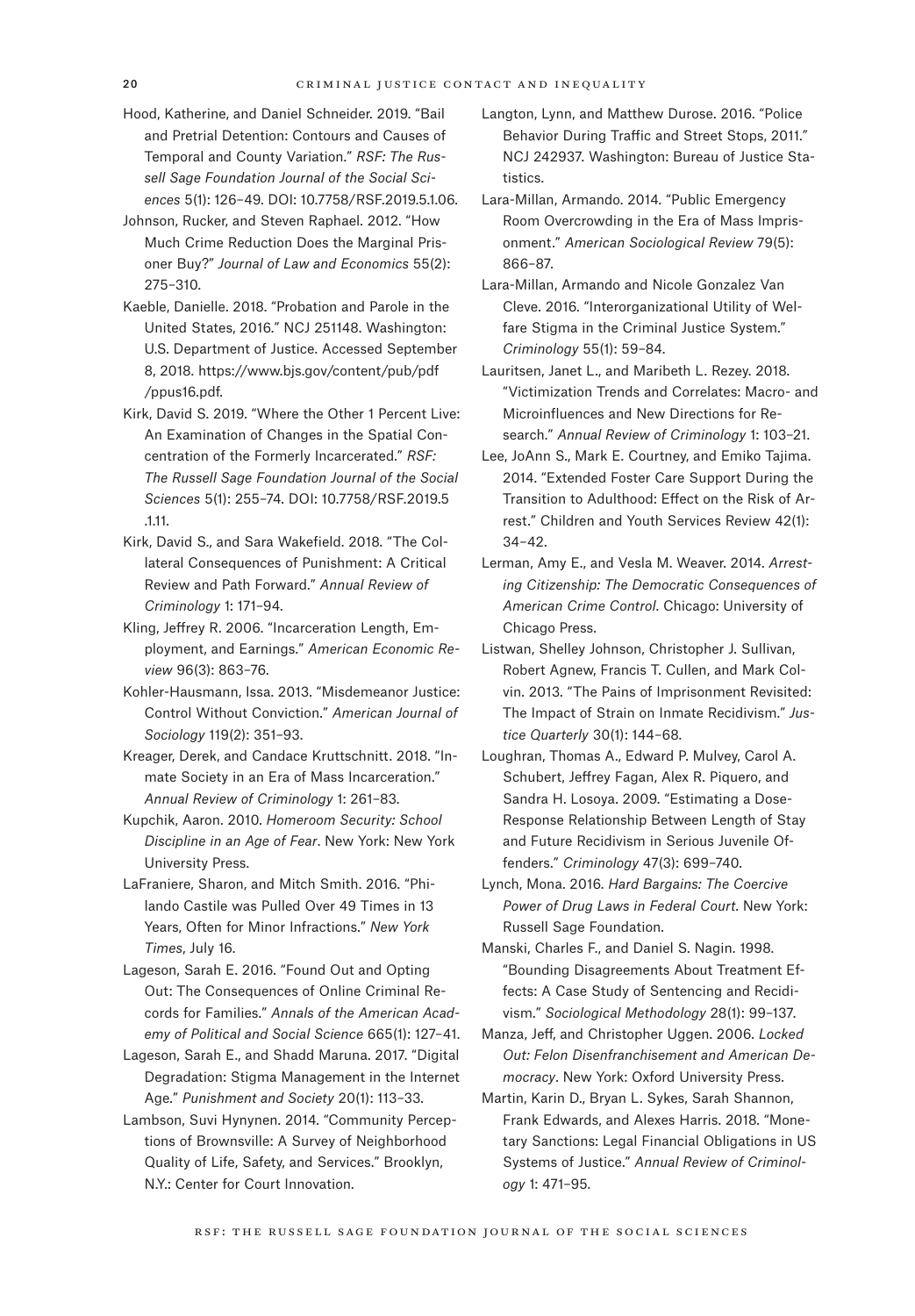- Massoglia, Michael, and William Alex Pridemore. 2015. "Incarceration and Health." *Annual Review of Sociology* 41: 291–310.
- Mears, Daniel P., Joshua C. Cochran, and Francis T. Cullen. 2015. "Incarceration Heterogeneity and Its Implications for Assessing the Effectiveness of Imprisonment on Recidivism." *Criminal Justice Policy Review* 26(7): 691–712.
- Menjívar, Cecilia, and Leisy Abrego. 2012. "Legal Violence: Immigration Law and the Lives of Central American Immigrants." *American Journal of Sociology* 117(5): 1380–421.
- Miller, Reuben Jonathan. 2014. "Devolving the Carceral State: Race, Prisoner Reentry, and the Micro-Politics of Urban Poverty Management." *Punishment and Society* 16(3): 305–35.
- Miller, Reuben Jonathan, and Forrest Stuart. 2017. "Carceral Citizenship: Race, Rights, and Responsibility in the Age of Mass Supervision." *Theoretical Criminology* 21(4): 532–48.
- Minton, Todd D., and Zhen Zeng. 2015. "Jail Inmates at Midyear 2014." NCJ 248629. Washington: Bureau of Justice Statistics.
- ———. 2016. "Jail Inmates in 2015." NCJ 250394. Washington: Bureau of Justice Statistics.
- Morenoff, Jeffrey D., and David J. Harding. 2014. "Incarceration, Prisoner Reentry, and Communities." *Annual Review of Sociology* 40: 411–29.
- Mueller-Smith, Michael. 2015. "The Criminal and Labor Market Impacts of Incarceration." Working paper. Ann Arbor: University of Michigan. Accessed September 8, 2018. [https://sites.lsa](https://sites.lsa.umich.edu/mgms/wp-content/uploads/sites/283/2015/09/incar.pdf) [.umich.edu/mgms/wp-content/uploads/sites](https://sites.lsa.umich.edu/mgms/wp-content/uploads/sites/283/2015/09/incar.pdf) [/283/2015/09/incar.pdf.](https://sites.lsa.umich.edu/mgms/wp-content/uploads/sites/283/2015/09/incar.pdf)
- Murray, Joseph, David P. Farrington, and Ivana Sekol. 2012. "Children's Antisocial Behavior, Mental Health, Drug Use, and Educational Performance After Parental Incarceration: A Systematic Review and Meta-Analysis." *Psychological Bulletin* 138(2): 175–210.
- Na, Chongmin, and Denise C. Gottfredson. 2013. "Police Officers in Schools: Effects on School Crime and the Processing of Offending Behaviors." *Justice Quarterly* 30(4): 619-50.
- National Research Council. 2014. *The Growth of Incarceration in the United States: Exploring Causes and Consequences*, edited by J. Travis, B. Western and S. Redburn. Washington, D.C.: National Academies Press.
- Page, Joshua, Victoria Piehowski, and Joe Soss. 2019. "A Debt of Care: Commercial Bail and the

Gendered Logic of Criminal Justice Predation." *RSF: The Russell Sage Foundation Journal of the Social Sciences* 5(1): 150–72. DOI: 10.7758/RSF .2019.5.1.07.

- Pager, Devah. 2003. "The Mark of a Criminal Record." *American Journal of Sociology* 108(5): 937– 75.
- Patler, Caitlin, and Nicholas Branic. 2017. "Patterns of Family Visitation During Immigration Detention." *RSF: The Russell Sage Foundation Journal of the Social Sciences* 3(4): 18–36. DOI: 10.7758 /RSF.2017.3.4.02.
- Payne, Allison Ann, and Kelly Welch. 2010. "Modeling the Effects of Racial Threat on Punitive and Restorative School Discipline Practices." *Criminology* 48(4): 1019–62.
- Pearlin, Leonard I. 1989. "The Sociological Study of Stress." *Jounral of Health and Social Behavior*  30(3): 241–56.
- Petersilia, Joan. 2003. *When Prisoners Come Home: Parole and Prisoner Reentry*. New York: Oxford University Press.
- Pettit, Becky, and Bruce Western. 2004. "Mass Imprisonment and the Life Course: Race and Class Inequality in US Incarceration." *American Sociological Review* 69(2): 151–69.
- Pfaff, John. 2017. *Locked In: The True Causes of Mass Incarceration—and How to Acheive Real Reform*. New York: Basic Books.
- Phelan, Jo C., and Bruce G. Link. 2015. "Is Racism a Fundamental Cause of Inequalities in Health?" *Annual Review of Sociology* 41: 311–30.
- Phelps, Michelle S. 2011. "Rehabilitation in the Punitive Era: The Gap Between Rhetoric and Reality in US Prison Programs." *Law & Society Review* 45(1): 33–68.
- ———. 2013. "The Paradox of Probation: Community Supervision in the Age of Mass Incarceration." *Law & Policy* 35(1): 51–80.
- ———. 2016. "Possibilities and Contestation in 21st-Century US Criminal Justice Downsizing." *Annual Review of Law and Social Science* 12: 153– 70.
- -. 2017. "Mass Probation: Toward a More Robust Theory of State Variation in Punishment." *Punishment and Society* 19(1): 53–73.
- Piquero, Alex R., and Wesley G. Jennings. 2017. "Research Note: Justice System-Imposed Financial Penalties Increase the Likelihood of Recidivism in a Sample of Adolescent Offenders." *Youth Violence and Juvenile Justice* 15(3): 325–40.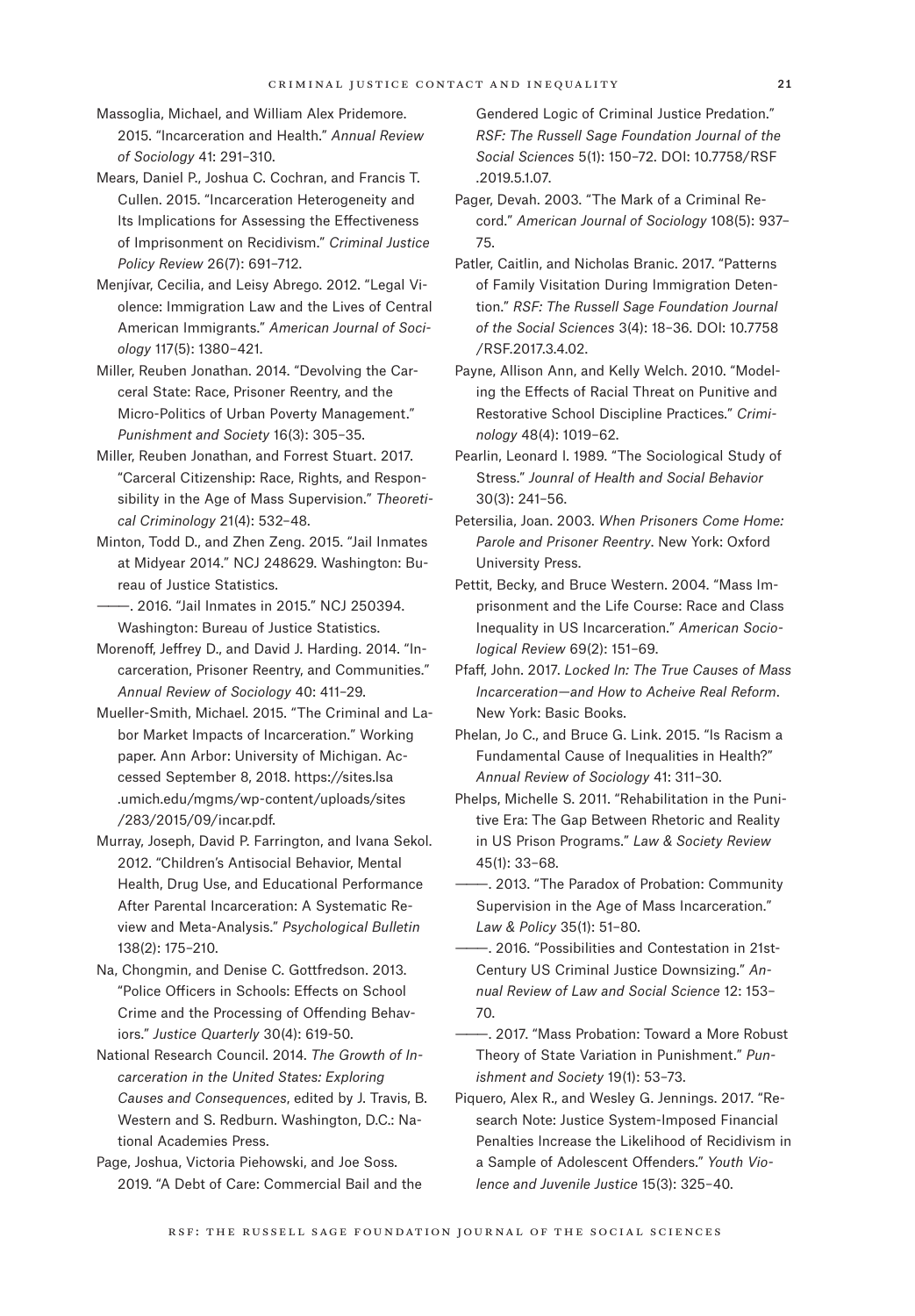- Raphael, Steven, and Michael A. Stoll, eds. 2009. *Do Prisons Make Us Safer? The Benefits and Costs of the Prison Boom*. New York: Russell Sage Foundation.
- Reiter, Keramet. 2016. *23/7: Pelican Bay Prison and the Rise of Long Term Solitary Confinement*. New Haven, Conn.: Yale University Press.
- Reiter, Keramet, and Susan Bibler Coutin. 2017. "Crossing Borders and Criminalizing Identity: The Disintegrated Subjects of Administrative Sanctions." *Law & Society Review* 51(3): 567–601.
- Rios, Victor M. 2011. *Punished: Policing the Lives of Black and Latino Boys*. New York: New York University Press.
- Rocque, Michael, and Raymond Paternoster. 2011. "Understanding the Antecedents of the 'Schoolto-Jail' Link: The Relationship Between Race and School Discipline." *Journal of Criminal Law and Criminology* 101(2): 633–65.
- Ryo, Emily. 2016. "Detained: A Study of Immigration Bond Hearings." *Law & Society Review* 50(1): 117– 53.
- Sewell, Abigail A., and Kevin A. Jefferson. 2016. "Collateral Damage: The Health Effects of Invasive Police Encounters in New York City." *Journal of Urban Health* 93 (Suppl. 1): 42–67.
- Sewell, Abigail A., Kevin A. Jefferson, and Hedwig Lee. 2016. "Living Under Surveillance: Gender, Psychological Distress, and Stop-Question-and-Frisk Policing in New York City." *Social Science & Medicine* 159(6): 1–13.
- Sharkey, Patrick. 2018. "The Long Reach of Violence: A Broader Perspective on Data, Theory, and Evidence on the Prevalence and Consequences of Exposure to Violence." *Annual Review of Criminology* 1: 85–102.
- Shedd, Carla. 2015. *Unequal City: Race, Schools, and Perceptions of Injustice.* New York: Russell Sage Foundation.
- Simon, Jonathan. 2007. *Governing Through Crime: How the War on Crime Transformed American Democracy and Created a Culture of Fear*. New York: Oxford University Press.
- Skarbeck, David. 2014. *The Social Order of the Underworld: How Prison Gangs Govern the American Penal System*. New York: Oxford University Press.
- Smith, Peter Scharff. 2006. "The Effects of Solitary Confinement on Prison Inmates: A Brief History and Review of the Literature." *Crime & Justice* 34(1): 441–528.
- Stuart, Forrest. 2016. "Becoming 'Copwise': Policing, Culture, and the Collateral Consequences of Street-Level Criminalization." *Law & Society Review* 50(2): 279–313.
- Stuart, Forrest, and Ava Benezra. 2017. "Criminalized Masculinities: How Policing Shapes the Construction of Gender and Sexuality in Poor Black Communities." *Social Problems* 65(2): 174– 90.
- Stuart, Forrest, and Reuben Jonathan Miller. 2016. "The Prisonized Old Head: Intergenerational Socialization and the Fusion of Ghetto and Prison Culture." *Journal of Contemporary Ethnography* 46(6): 673–98.
- Sugie, Naomi F., and Kristin Turney. 2017. "Beyond Incarceration: Criminal Justice Contact and Mental Health." *American Sociological Review* 82(4): 719–43.
- Sykes, Gresham. 2007. *The Society of Captives: A Study of Maximum Security Prisons*, 2nd ed. Princeton, N.J.: Princeton University Press.
- Turner, Kimberly J., and Maureen R. Waller. 2017. "Indebted Relationships: Child Support Arrears and Nonresident Fathers' Involvement with Children." *Journal of Marriage and Family* 79(1): 24– 43.
- Turney, Kristin, and Christopher Wildeman. 2017. "Adverse Childhood Experiences Among Children Placed In and Adopted from Foster Care: Evidence from a Nationally Representative Survey." *Child Abuse & Neglect* 64 (February): 117– 29.
- Uggen, Christopher, Mike Vuolo, Sarah Lageson, Ebony Ruhland, and Hilary K. Whitham. 2014. "The Edge of Stigma: An Experimental Audit of the Effects of Low-Level Criminal Records on Employment." *Criminology* 52(4): 627–54.
- Ulmer, Jeffery T., and John H. Kramer. 1996. "Court Communities Under Sentencing Guidelines: Dilemmas of Formal Rationality and Sentencing Disparity." *Criminology* 34(3): 383–408.
- University at Albany. 2018. *Sourcebook of Criminal Justice Statistics*. Albany, N.Y.: Hindelang Criminal Justice Research Center.
- Vargas, Robert, Kayla Preito-Hodge, and Jeremy Christofferson. 2019. "Digital Vulnerability: The Unequal Risk of E-Contact with the Criminal Justice System." *RSF: The Russell Sage Foundation Journal of the Social Sciences* 5(1): 71–88. DOI: 10.7758/RSF.2019.5.1.04.

Wadhia, Shoba Sivaprasad. 2015. *Beyond Deporta-*